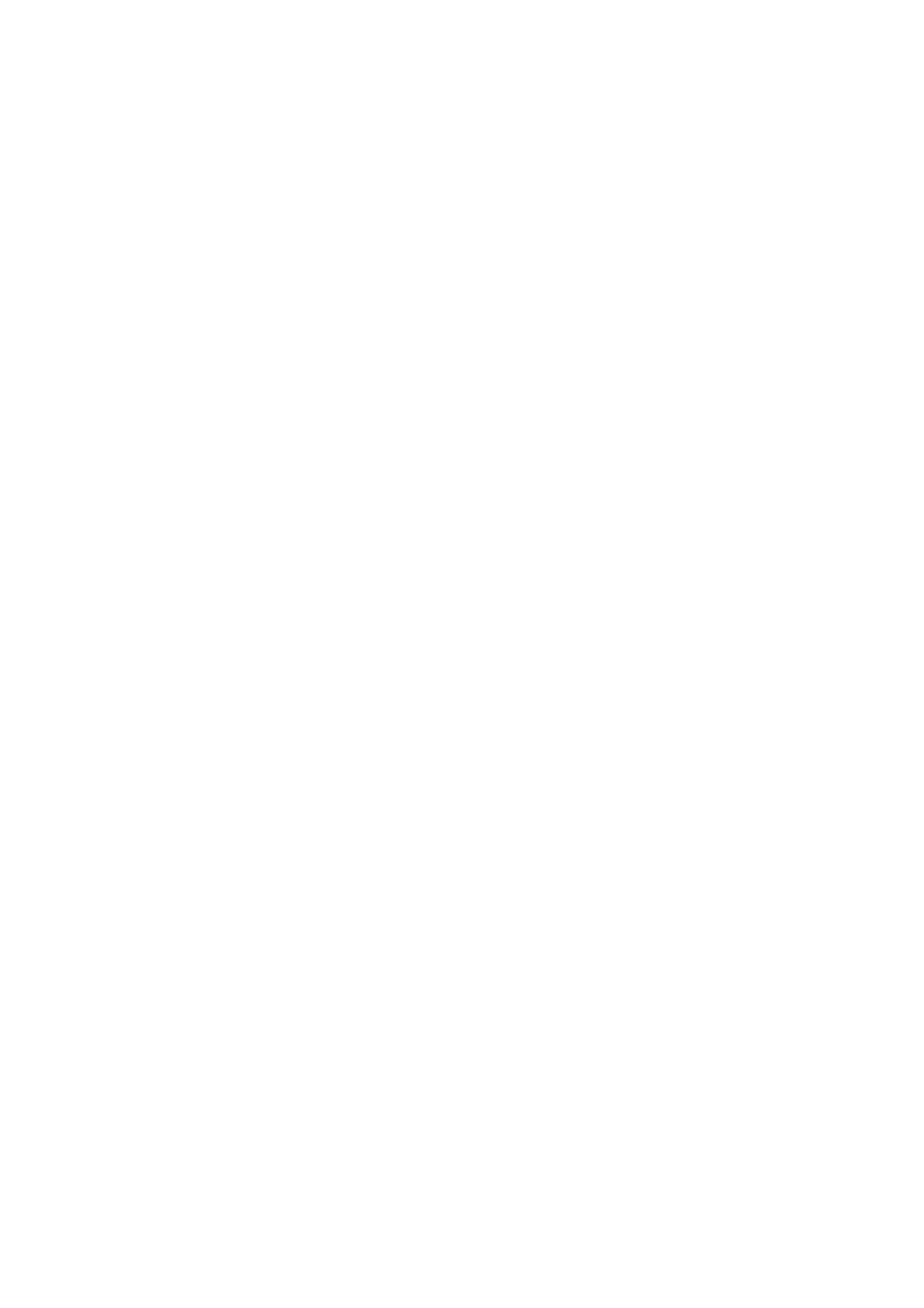# **EUROPEAN UNIVERSITY INSTITUTE DEPARTMENT OF ECONOMICS**

*Technology Adoption and the Selection Effect of Trade* 

**ANTONIO NAVAS-RUIZ and DAVIDE SALA**

EUI Working Paper **ECO** 2007/58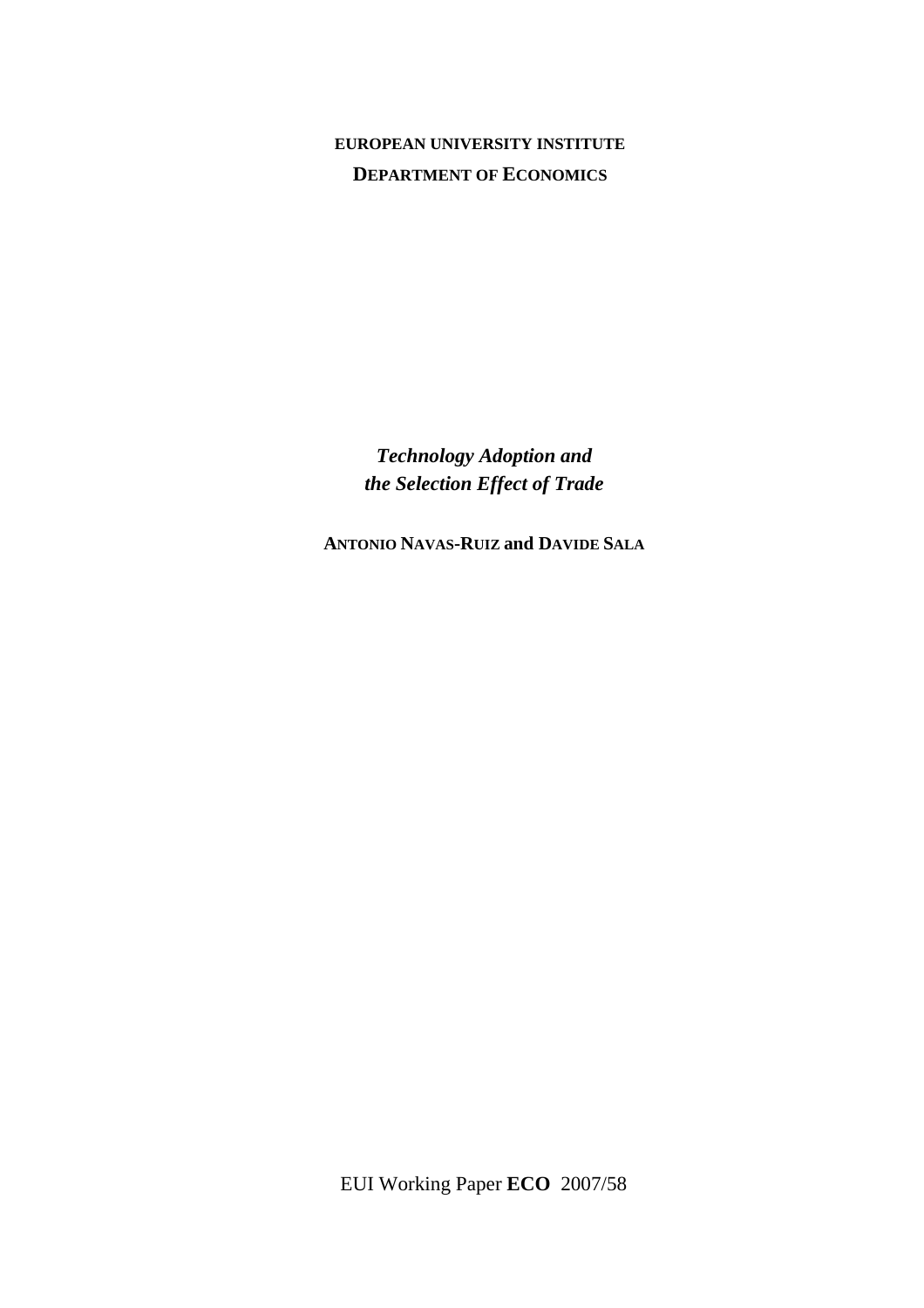This text may be downloaded for personal research purposes only. Any additional reproduction for other purposes, whether in hard copy or electronically, requires the consent of the author(s), editor(s). If cited or quoted, reference should be made to the full name of the author(s), editor(s), the title, the working paper or other series, the year, and the publisher.

The author(s)/editor(s) should inform the Economics Department of the EUI if the paper is to be published elsewhere, and should also assume responsibility for any consequent obligation(s).

ISSN 1725-6704

© 2007 Antonio Navas-Ruiz and Davide Sala

Printed in Italy European University Institute Badia Fiesolana I – 50014 San Domenico di Fiesole (FI) Italy

> http://www.eui.eu/ http://cadmus.eui.eu/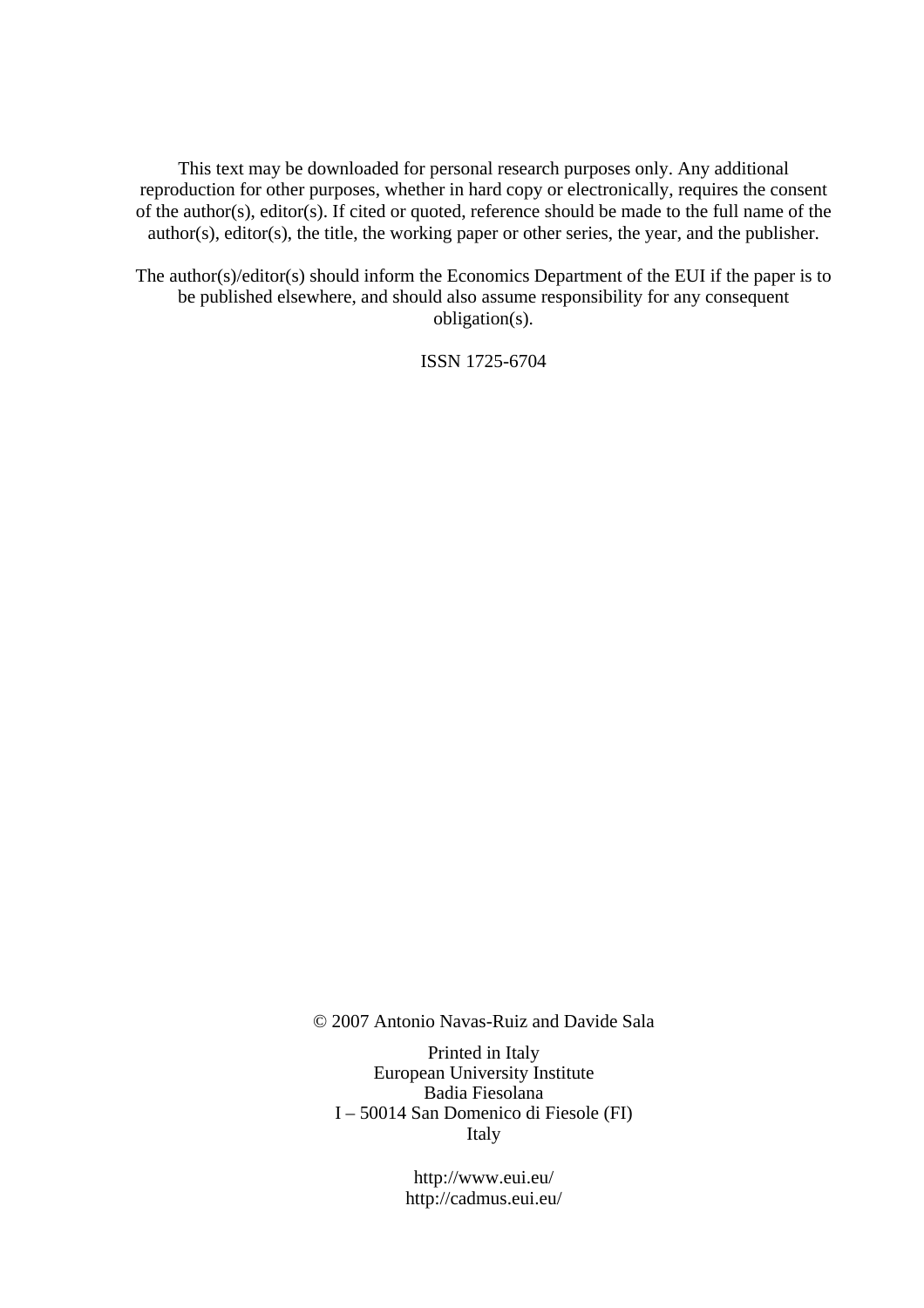# Technology Adoption and the Selection Effect of Trade<sup>\*</sup>

Antonio Navas-Ruiz†

GREQAM and European University Institute

Davide Sala‡

Eberhard Karls University Tübingen and European University Institute

First draft: November 2005.

This draft: August 2007.

#### Abstract

The reallocation of output across plants and the productivity growth at individual plants are both important sources of productivity growth at the industry level. Recent evidence has shown that trade liberalization is related to both effects. While a trade model with firm heterogeneity can account for the first effect, it can not explain the second effect. We add to this model the option for firms to costly adopt more productive technologies and show that plant productivity actually rises in response to lower trade costs. Following trade liberalization, selection into exporting raises the market share only for some exporters. Therefore, a greater scale of operation amplifies their return from costly productivity-enhancement investments and leads a greater proportion of them to implement a more innovative technology.

Keywords: International Trade, Technology Adoption, Productivity JEL codes: F12, F15, L11, O33, O47

# 1 Introduction

Productivity is a key element for the success of a firm in the market and forms part of the management´s targets. Being part of the managerial strategy, it responds also to the external environment.

<sup>\*</sup>We are indebted to Gian Marco Ottaviano for supporting us in this research project and to Wilhelm Kohler for his comments on a early draft of this paper. We would also like to thank Robert Feenstra, Gabriel Felbermayr, Omar Licandro, Pascalis Raimondos-Møller, Morten Ravn, the EUI trading group and seminar-participants at the

EUI, in Copenhagen, in Tuebingen, in Lisabon, in Budapest for their helpful suggestions and insightful discussions. <sup>†</sup>Current affiiation: Universidad Carlos III Madrid, C/ Madrid, 126 - 28903 Getafe Spain. Email: antonio.navas@univmed.fr. Tel: +34 916249845

<sup>‡</sup>Chair of International Economics - Eberhard Karls University Tübingen, Nauklerstr. 47, D-72074 Tübingen. E-mail: davide.sala@uni-tuebingen.de. Phone: +49-7071-29-76014.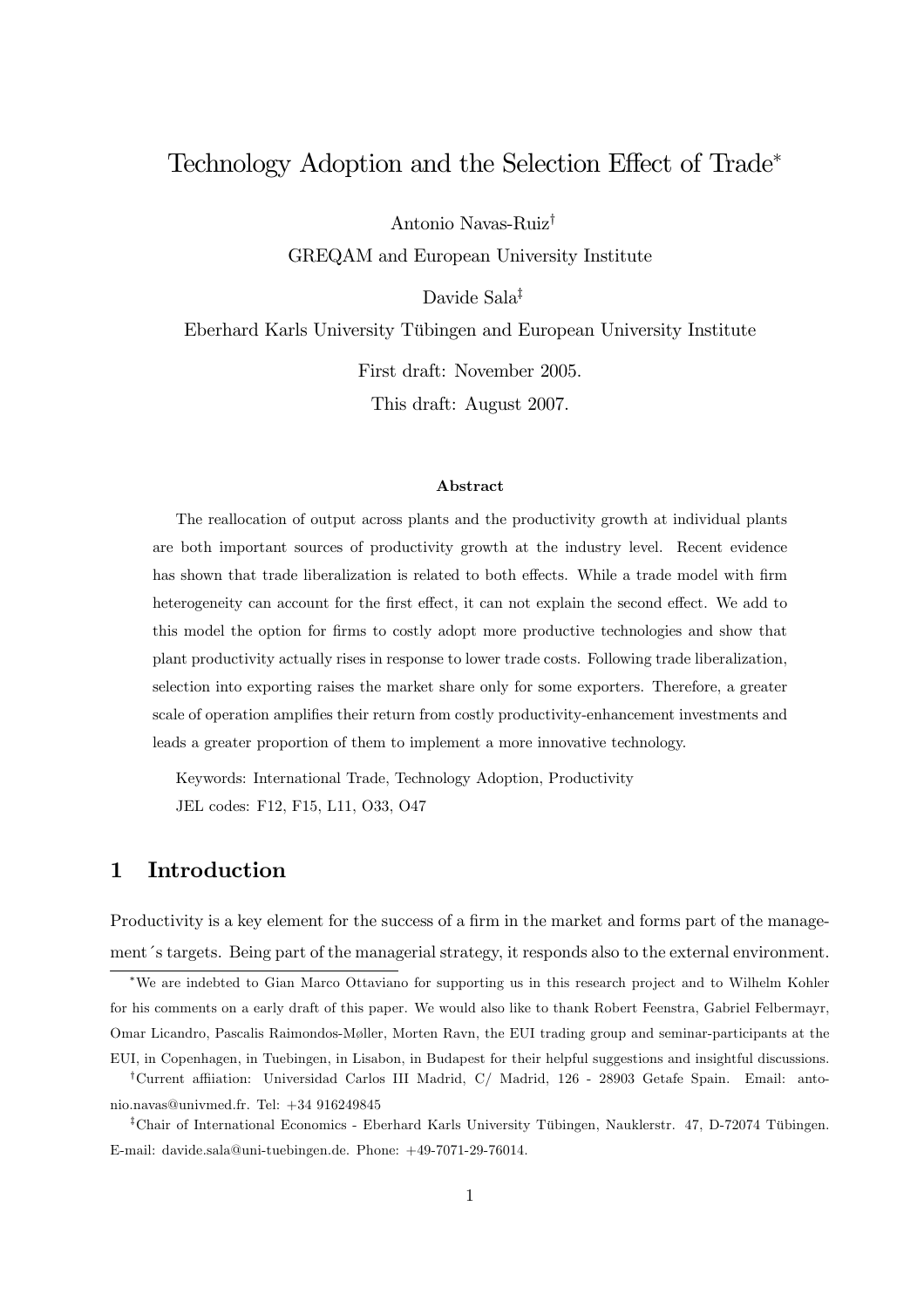In particular, recent evidence has highlighted that firms have reacted to new trading opportunities incrementing their productivity. As shown in Trefler (2004), the estimates for Canadian manufacturing firms in the context of Canada-US free trade area are substantial: " $U.S.$  tariff concessions raised labor productivity by ... 1.9 percent annually in the most impacted, export-oriented group of industries". Likewise - as reported by Bernard, Jensen and Schott (2006) - plant-productivity improvements are associated to declining industry-level trade costs in the US manufacturing industry. Similar patterns are shown by Topolova (2004) for India, by Alvarez and Lopez (2005) for Chile and by Bustos (2005) for Argentina.

In spite of its empirical relevance, this firm behavior is hardly explained by the recent trade literature with heterogenous firms pioneered by Melitz (2003) and Bernard et. al. (2003). At the heart of this literature, there is a distinct response of firms to new trading opportunities, including entry into exporting by some and increased failure by others. Therefore, trade in these models entails a reallocation of economic activities across firms, but do not provide any incentive for intra-firm productivity increments.

This is also reflected at the industry level. Such reallocation of economic activity across firms necessarily boosts industry productivity, but, in absence of within-firm productivity adjustments, these models can not account for an important channel of industry productivity growth, which constitutes the bulk of overall labour productivity growth in industrial economies.<sup>1</sup>

In this paper, we focus on how trade can affect the adoption of a new technology by a firm, as one possible option the management has to increase the firm´s productivity. We think broadly of the adoption of a new technology, embedding all activities aimed at reducing the marginal cost of production.<sup>2</sup>

We contribute to the literature showing that the productivity of some plants actually rises in response to lower trade costs, so that trade models with heterogenous firms embedding an endogenous technology choice are consistent with the firm-level evidence.

More specifically, it is sensible that a new and unexperienced firm starts up with a well established "baseline" technology and - as in Melitz (2003) - learn about its productivity only upon becoming operative into the market. Having assessed the firm´s potentials, the management can target higher productivity levels and opt to costly implement an "innovative" technology, featur-

<sup>&</sup>lt;sup>1</sup>See Bartelsman, Haltiwanger, and Scarpetta  $(2004)$  and Trefler  $(2004)$ .

<sup>2</sup>Examples are the appointment of a new management or chief-executers, the internal re-organization of labour, the qualification and training of employees.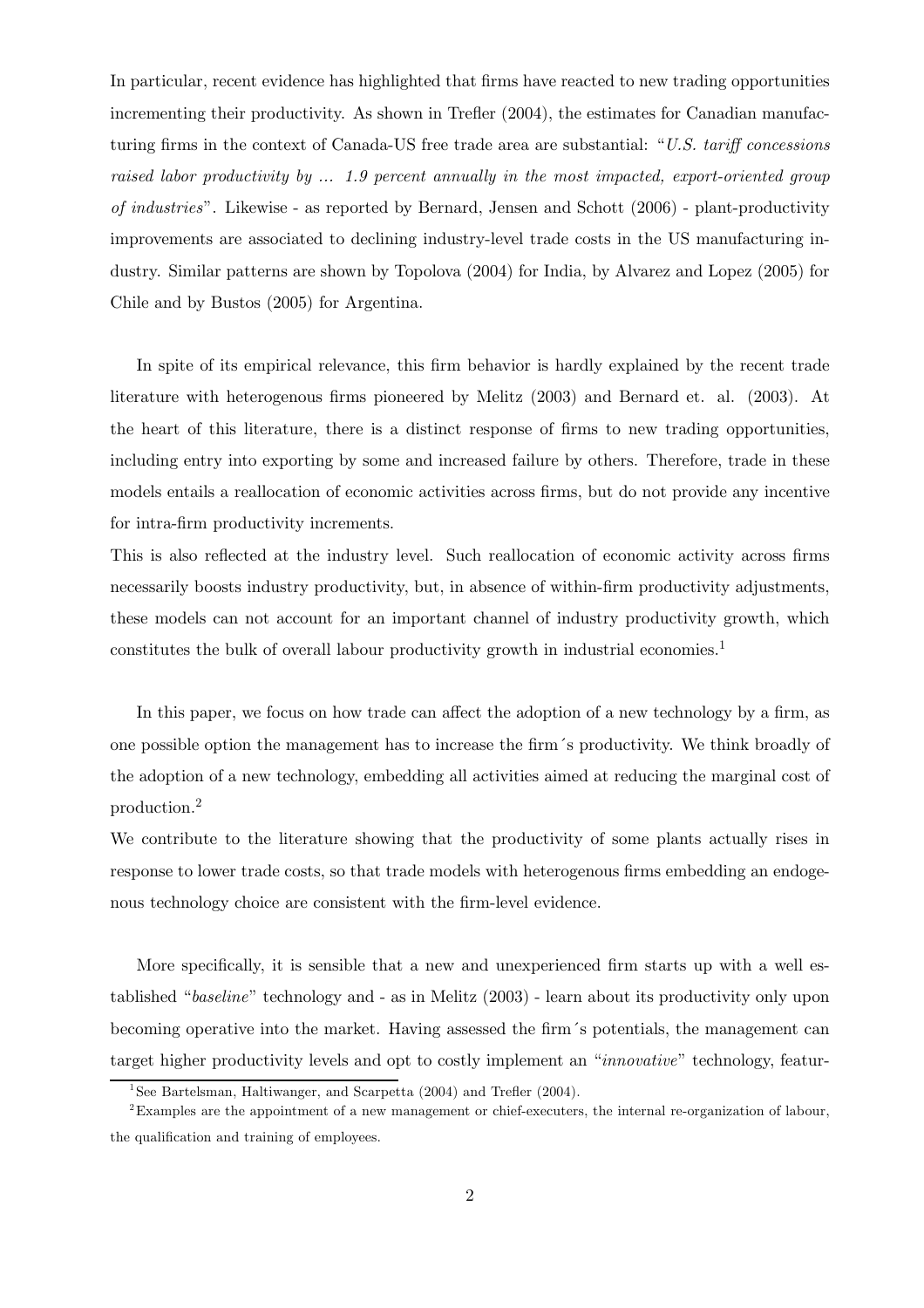ing lower variable costs and higher implementation costs, relative to the "baseline" technology. This trade-off shapes the "modus operandi" of the firm which constitutes the novelty of the paper and reflects the endogenous technology choice available to all firms. It is very much like the proximity-concentration trade off determining the export mode in Helpman, Melitz and Yeaple [HMY henceforth, (2004)]. The return of a process innovation are associated to a reduction of the variable costs and, therefore, to the firm's scale of production.

Since trade liberalization entails a larger access to product markets and a higher demand for the firm's product, it increases production of domestic exporters, increasing the returns from technology adoption. A group of exporters will find the option for the innovative technology more attractive. However, trade liberalization also increases competition, so that exporters will not necessarily increase their sales. In addition, both adoption and exporting require extra-labour, rising labour demand, and therefore the cost of adoption. The latter effect only holds in a general equilibrium setting, whereas it is absent in a partial equilibrium model, which abstract from factor markets, like in Bustos (2005).

Overall, trade liberalization has ambiguous effects on the innovation activity of a firm. We show that the positive effect prevails, so that when trade costs fall, productivity can increase at the plant level, in particular among exporters. In addition we show that selection into exporting markets - which is related to fixed costs of export - is a necessary condition for our result to hold. When all firms export, the effects of a larger market is perfectly offset by the increase in the mass of competitors.<sup>3</sup> Output and profits are then unchanged and, so are the incentives for innovation. The asymmetric access to export markets limits entry within each market. Market size for exporters rises by more than the increase in the number of competitors, expanding their outputs and rising their incentives to innovate. This is the new and main result of our model, and mostly important, not only holds true in the transition from autarky to trade (i.e. when a country first opens to trade), but it also applies when transportation costs, - a proxy for trade barriersare reduced. It also suggests that empirical studies should control appropriately for "self-selection " when testing the "learning by exporting" hypothesis.<sup>4</sup> Finally our result is related to the effects of trade on industry productivity. Not only the reallocation of activity across firms, but also intra-firm productivity growth boosts industry productivity.

 $3$  see Freenstra (2004). This result depends crucially on CES preferences which we assume in our model.

<sup>&</sup>lt;sup>4</sup>See Delgado et. al. (2002), Girma et. al. (2004), Alvarez and Lopez (2005) and De Loecker (2006). The self selection hypothesis relates to the fixed cost of exporting, so that exporters are more productive than domestic producers because only the most productive firms can successfully do it. The learning by exporting hypothesis emphasizes the possibility that exporters become more productive because of the exposure to foreign knowledge and to a more competitive environment. In particular, all studies but Delgado find evidence of learning by exporting when controlling for self selection.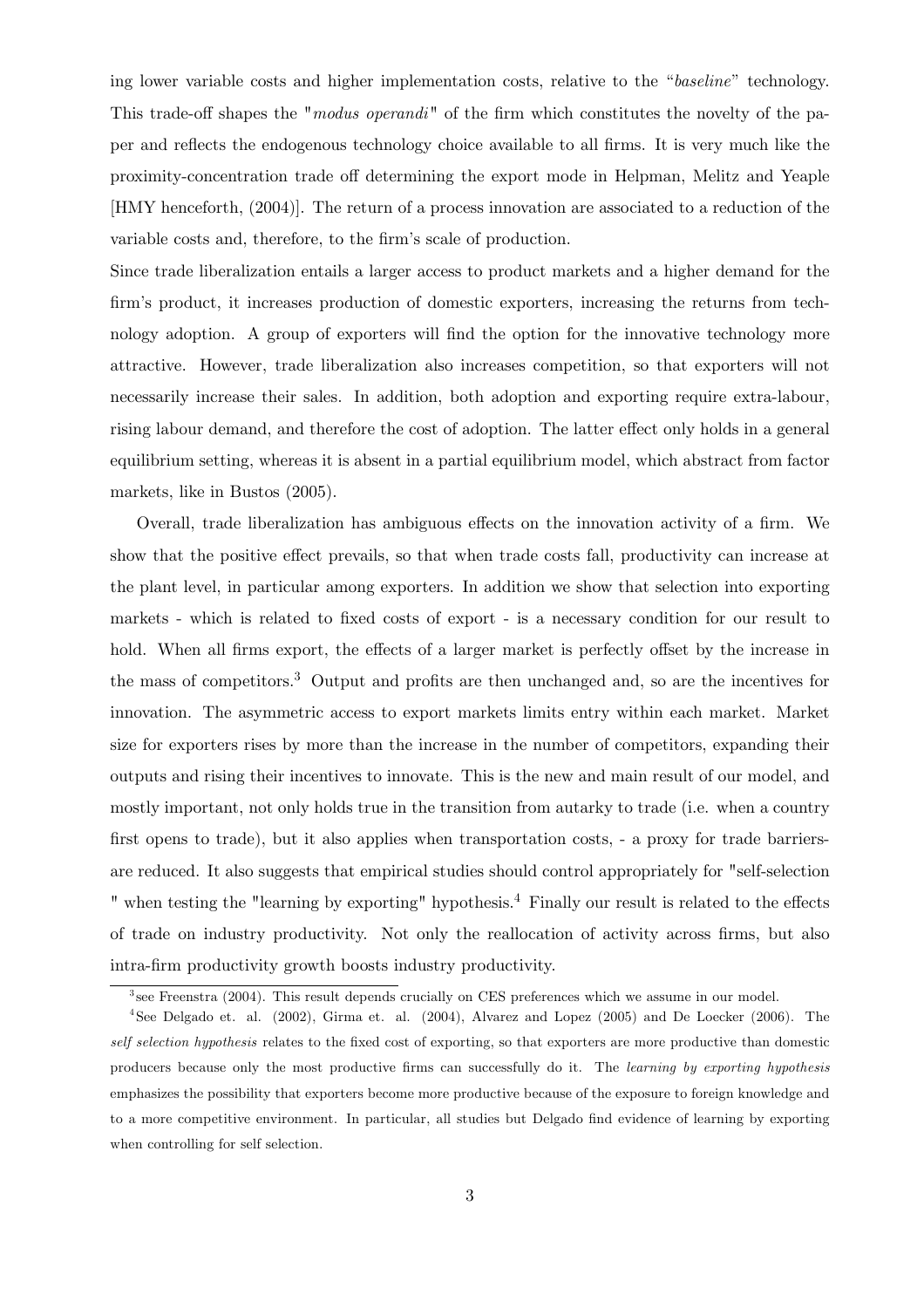Our model is closely related to some recent papers in the literature. Bernard et. al. (2006) complement our analysis and propose the product scope of a firm as a further plausible mechanism through which trade favours productivity increments at the plant level.

Like us, Costantini and Melitz (2007) and Atkeson and Burstein (2007) emphasize the technological side. Differently from us, the first paper focuses on stochastic innovation and analyze the transitional dynamics induced by a trade reform. The second paper presents a general equilibrium dynamic model of firm innovations, emphasizing the interaction of process and product innovation. While we focus on technology adoption with firms facing a trade-off between different alternatives, they model productivity increments as stochastic process innovations upgrading (if successful) the technology level. Long et. al. (2007) consider instead innovation activity with firm interactions in an oligopolistic market.

Finally, Baldwin and Nicoud (2006) and Gustafsson and Segerstrom (2006) have shown, focusing on product innovation, that the dynamic positive effect of trade liberalization on aggregate productivity growth relies on specific technological spillover. Our model instead suggests that when firms perform vertical innovation, the selection effect could generate productivity growth by forcing the least efficient firms out of the market, even if no technological spillover occurs. Higher market shares incentive process-innovation leading to productivity growth.

The paper is organized as follows. Section 2 presents the model in the closed economy to be compared with the open economy in Section 3. This comparison is illustrative of the effects of trade on the firm´s choice of technology adoption and on the industry-productivity growth. The last section concludes.

## 2 The Closed Economy

In this section we extend Melitz (2003) to incorporate technology adoption.

#### Preference

Our economy is populated by a continuum of households of measure  $L$ , whose preferences are represented by the standard C.E.S. utility function:

$$
U=\left[\int\limits_{\omega\in\Omega}[q(\omega)]^{\rho}d\omega\right]^{1/\rho}
$$

where the measure of the set  $\Omega$  represents the mass of available goods,  $0 < \rho < 1$ . Households are endowed with one unit of labour (inelastically supplied at the given wage  $w$ ) and maximize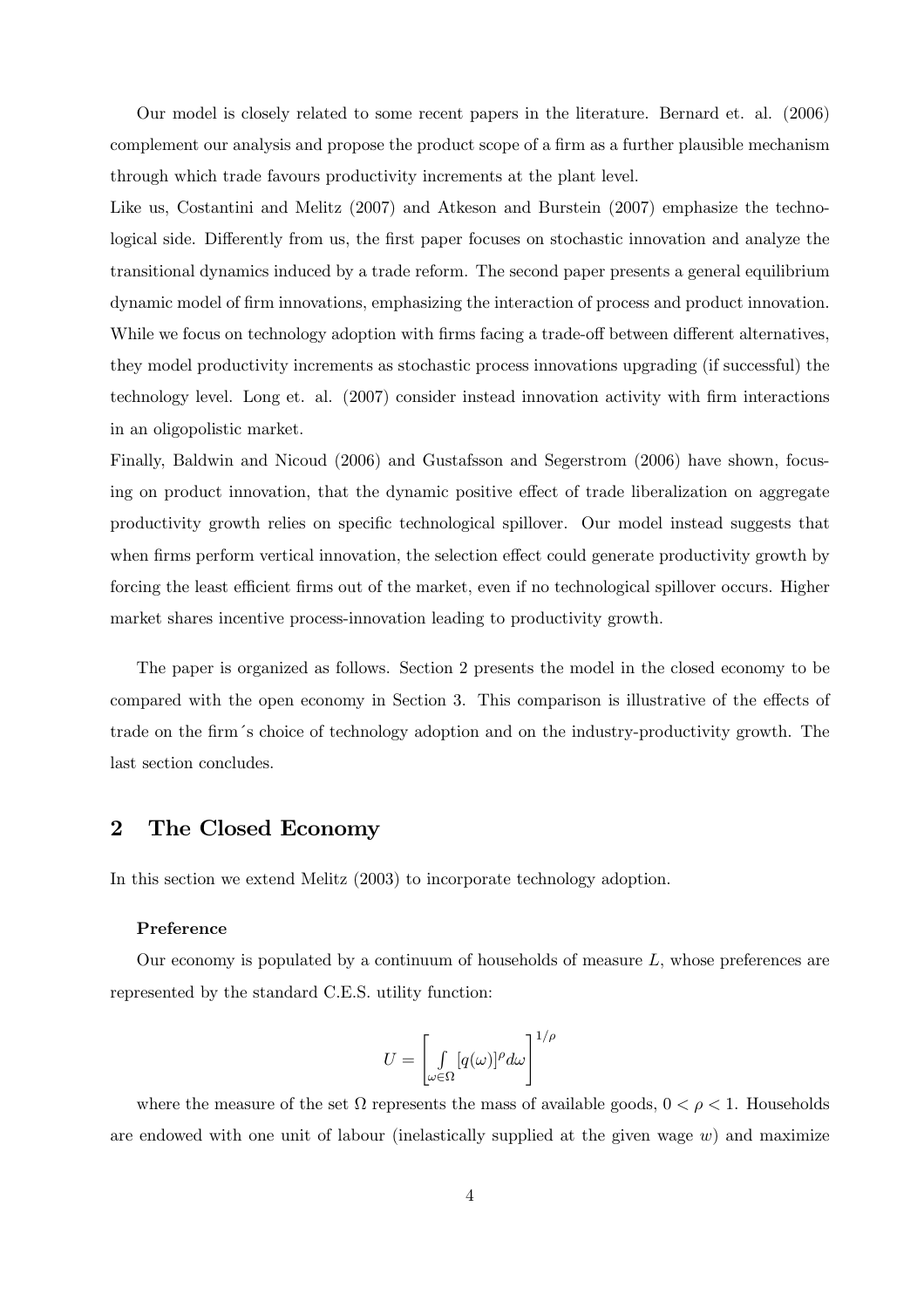their utility subject to the total expenditure  $R = \int$  $\omega{\in}\Omega$  $p(\omega)q(\omega)d\omega$ , so that the demand function for variety  $\omega$  is:

$$
q(\omega) = \frac{R}{P^{1-\sigma}} \left[ p(\omega) \right]^{-\sigma} \tag{1}
$$

where  $P = \begin{bmatrix} 1 & 1 \\ 1 & 1 \end{bmatrix}$  $\omega \in \Omega$  $[p(\omega)]^{1-\sigma} d\omega$  is the price index of the economy and  $\sigma = 1/(1-\rho) > 1$  is the elasticity of substitution across varieties.

#### Technology

Each variety is produced by a single firm according to a technology for which the only input is labour. The total amount of labour required to produce the quantity  $q(\omega)$  of variety  $\omega$  is given by

$$
l(\omega) = f_D + cq(\omega)
$$
 (2)

where  $f_D$  is the fixed labour requirement and  $c \in [0,\overline{c}]$  the firm-specific marginal labour requirement<sup>5</sup>.

#### Entry - Exit

There is a large (unbounded) pool of prospective entrants into the industry and prior to entry, all firms are identical. To enter the industry, a firm must make an initial investment, modelled as a fixed cost of entry  $f_E > 0$  measured in labour units, which is thereafter sunk. An entrant then draws a labour-per-unit-output coefficient  $c$  from a known and exogenous distribution with cdf  $G(c)$  and density function  $g(c)$  on the support  $[0, \overline{c}]$ . Upon observing this draw, a firm has three options. Like in Melitz (2003), it may decide to exit or to produce. If the firm does not exit and/or produces, it bears the fixed overhead labour costs  $f<sub>D</sub>$ . Additionally to Melitz (2003), by investing  $f_I$  units of labour, it can opt for adopting a more productive technology and produce at a lower cost  $\gamma c$  ( $\gamma$  < 1). Ultimately, it is a choice among a well established "baseline" technology - characterized by low "implementation" costs, normalized to 0, and variable costs of production c - and, an *innovative one* - featuring lower variable costs  $(\gamma c)$ , but higher fixed cost of adoption  $(f_I)$ . The trade-off being between *efficiency-implementation costs*, much like of the *proximity* $concentration$  trade off for horizontal FDI in HMY (2004).

We are assuming that technological uncertainty and heterogeneity of the Melitz-type relates to what we have called a "*baseline*" technology, reflecting that firms have to learn about their market

<sup>&</sup>lt;sup>5</sup>Clearly, this technology exhibits increasing return to scale.  $f_D$  can be thought as all those activities like marketing or setting up a sales network which are independent of the scale of production. Then, it can be seen as the fixed cost of serving the domestic market. The inverse of  $c$  is a measure of a firm's productivity in the production process.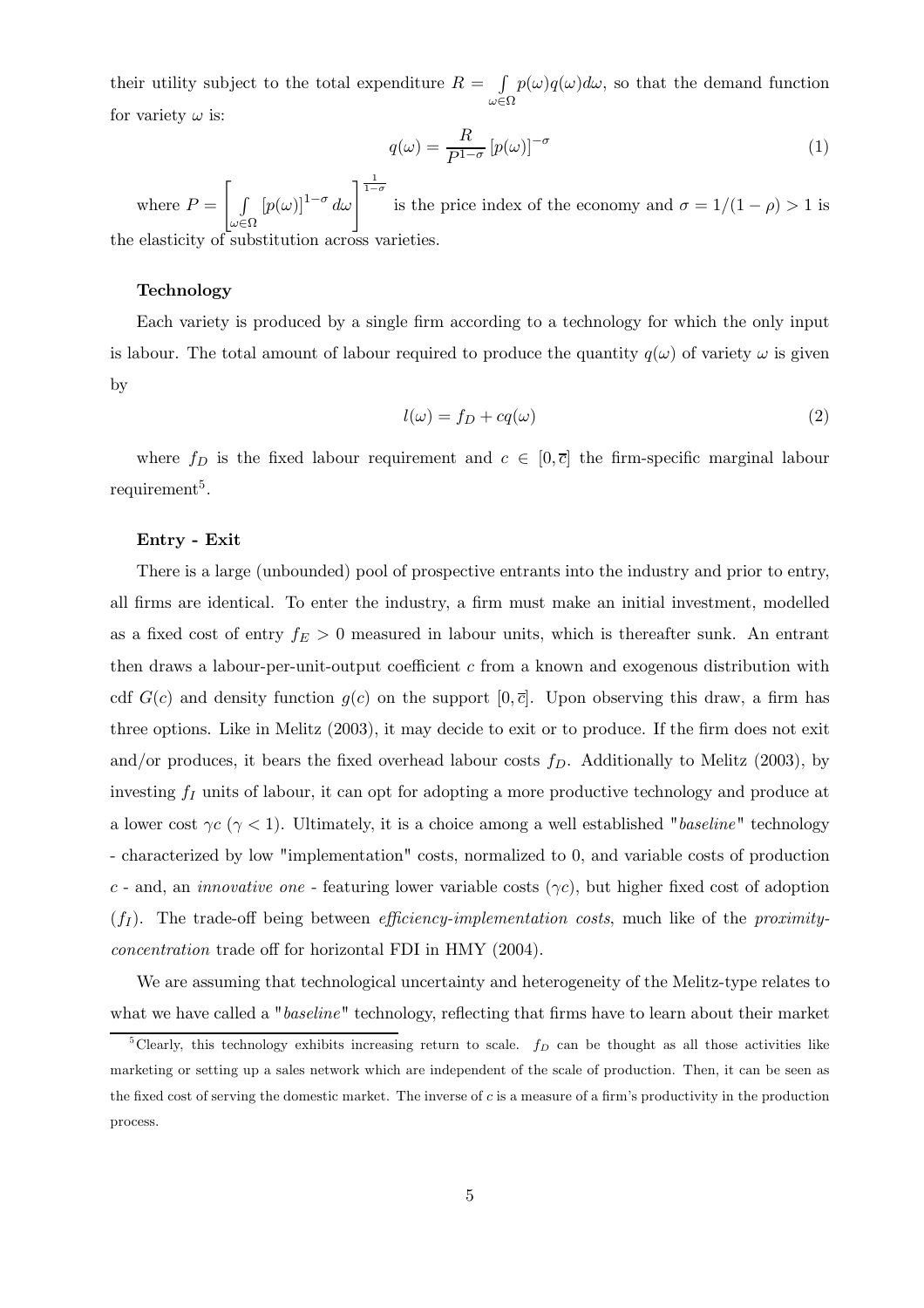and their productivity before they can plan to improve it. Having found out about their idiosyncratic productivity, all firms face the option of adopting an alternative technology, what we have referred to as the "innovative" one. While the extra fixed cost is the same for each firm, the reduction in variable cost is proportional to the firm's idiosyncratic "marginal cost draw" given from its own entry. Since the Melitz-type entry leads to heterogeneity in variable cost, the technological option results also differently attractive for different firms, relative to their "baseline" technologies. This could be rationalized as some firms being more successful than others in implementing the new technology. Indeed, technology-implementation requires an active engagement of the adopter - namely a series of investments undertaken by the adopter - beyond the selection of which technology to adopt. These investments are often label "technology implementation process" which are in the data the main source of site-to-site variations in the success (productivity) of the adopter, better implementation makes new technologies more productive.<sup>6</sup>

The consumers may benefit from this form of innovation in the form of a reduction of good prices. We shall refer sometimes to the reduction of costs in the production stage with an abuse of terminology as process or vertical innovation .

Finally, as in Melitz (2003) every incumbent faces a constant (across productivity levels) probability  $\delta$  in every period of a bad shock that would force it to exit.

#### Prices and Profits

A producer of variety  $\omega$  with labour-output coefficient c faces the demand function (1) and charges the profit maximizing price:

$$
p(\omega) = \frac{\sigma}{\sigma - 1} w c \equiv p_D(c)
$$
 (3)

where  $\frac{\sigma}{\sigma-1}$  is the constant markup factor and w is the common wage rate, hereafter taken as the numeraire  $(w = 1)$ . The effective price (3) charged to consumers by non-innovator is higher than the price  $p_I(c) = \gamma p_I(c)$  charged by an innovator. Substituting (3) in (1), the output of a non-innovator is:

$$
q(\omega) = \frac{R}{P^{1-\sigma}} \left[ \frac{\sigma}{\sigma - 1} c \right]^{-\sigma} \equiv q_D(c) \tag{4}
$$

and likewise,  $q_I(c) = \gamma^{-\sigma} q_D(c)$  for an innovator. Therefore, the profit of firm type D (producer with a "traditional" technology) and firm type  $I$  (firm with innovative technology) are:

$$
\pi_D(c) = \frac{r_D(c)}{\sigma} - f_D = Bc^{1-\sigma} - f_D \tag{5}
$$

$$
\pi_I(c) = \frac{r_I(c)}{\sigma} - f_D - \delta f_I = B(\gamma c)^{1-\sigma} - f_D - \delta f_I \tag{6}
$$

 $6$ See Comin (2007) and Bikson et. al. (1987).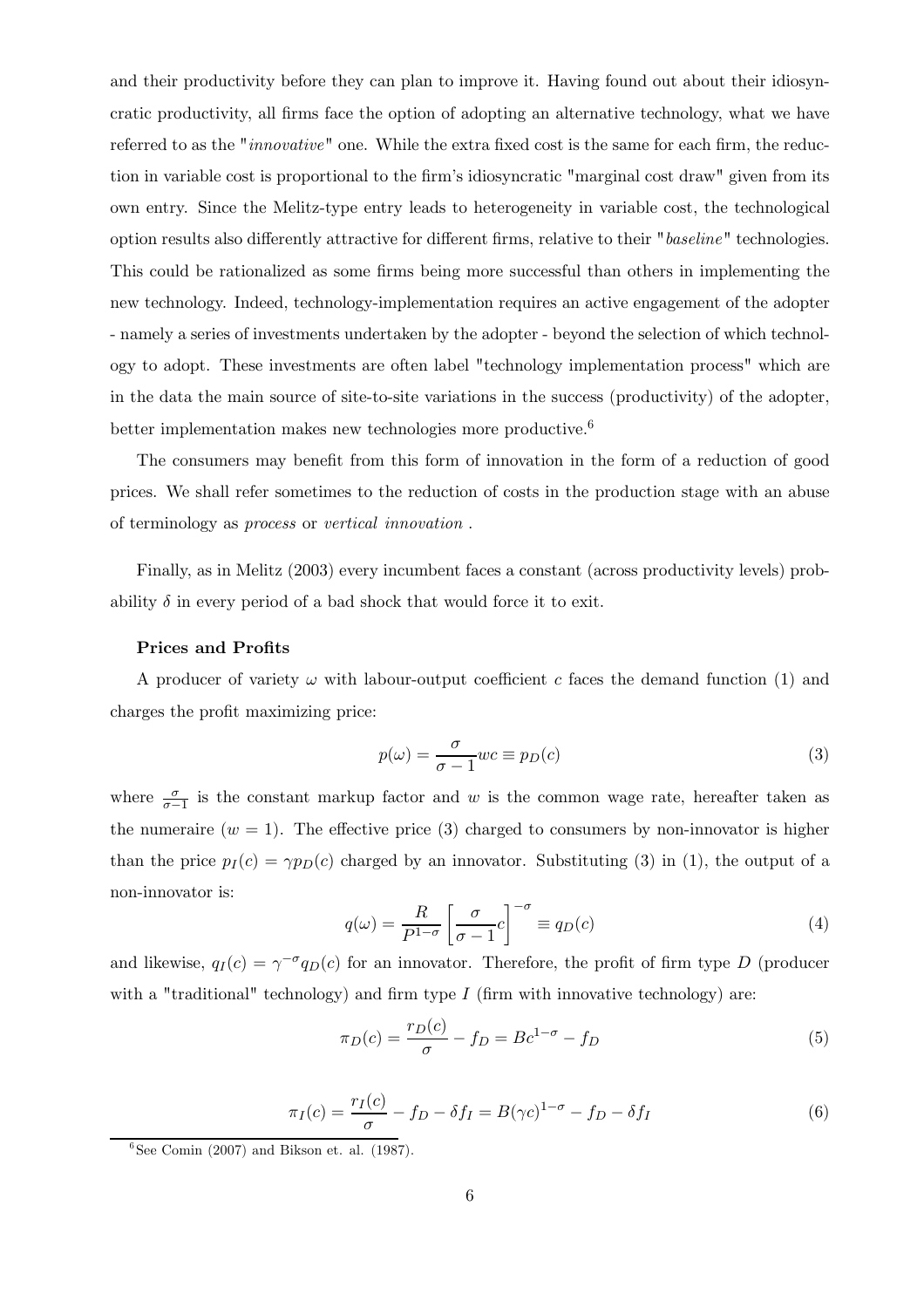where  $r_s(c) = p_s(c)q_s(c)$ ,  $s = D, I$  is the revenue of firm type s and  $B = (1/\sigma)\frac{R}{P^{1-\sigma}}\left(\frac{\sigma}{\sigma-1}\right)^{1-\sigma}$  is taken as a constant by a single producer and it represents the level of demand in the country. The innovation cost  $f_I$  into the profit function is weighted by the exogenous probability of exiting, because the innovation decision occurs after firms learn about their productivity  $c$  and since there is no additional uncertainty or time discounting other than the exogenous probability of exiting, firms are indifferent between paying the one time investment cost  $f_I$  or the per-period amortized cost  $\delta f_I$ . We shall adopt the latter notation for analytical convenience.

For illustrative purpose, let us consider in figure 1 the profit profiles associated to the two possible technology choice. From the prospect of a single firm, (5) and (6) are linear in  $c^{1-\sigma}$  which can be interpreted as a firm's productivity index: the higher it is, the greater the productivity of a firm.<sup>7</sup> Given the fix overhead cost of innovation and that the profit of an innovator is always steeper than a non-innovator's one, technology adoption will be profitable only for high-productivity firms. Firms with draws below  $(c_o)^{1-\sigma}$  make negative profit and have to exit, while firms with productivity index above  $(c_o)^{1-\sigma}$  entry successfully. Only a fraction of these firms  $(c^{1-\sigma} \geq (c_I)^{1-\sigma})$ , perform also process-innovation.

Using (4) and (3), we have the ratio of any two firms's output and revenues only depend on the ratio of their productivity levels:

$$
\frac{q(c_1)}{q(c_2)} = \left[\frac{c_1}{c_2}\right]^{-\sigma}, \quad \frac{r(c_1)}{r(c_2)} = \left[\frac{c_1}{c_2}\right]^{1-\sigma} \tag{7}
$$

(7) has some interesting implications. First, dividing numerator and denominator of the quantity ratio by  $Q$  and the numerator and the denominator of the revenue ratio by  $R$ , we can conclude that relative market shares of the firms depends only on the cost ratio and is independent of aggregate variables. Second,  $r_I(c)/r_D(c) > 1$ , that is rent increases more than proportionally following the introduction of process innovations.

#### 2.1 Equilibrium in a closed economy

We are interested in a stationary equilibrium where the aggregate variables must also remain constant over time. As in Melitz (2003), this requires a mass  $M_e$  of new entrants in every period, such that the mass of successful entrants,  $M_eG(c_o)$ , exactly replaces the mass  $\delta M$  of incumbents who are hit by the bad shock and exit, .

 ${}^{7}B$  is an endogenous variable of the model and it is a non linear function of c. However, from a single firm's prospect, E is taken as given and therefore, it can be treated as a constant. This graph can not be used for comparative statistic or to pin down equilibrium values, but it is useful to understand the behavior of a firm with a productivity draw  $c$ .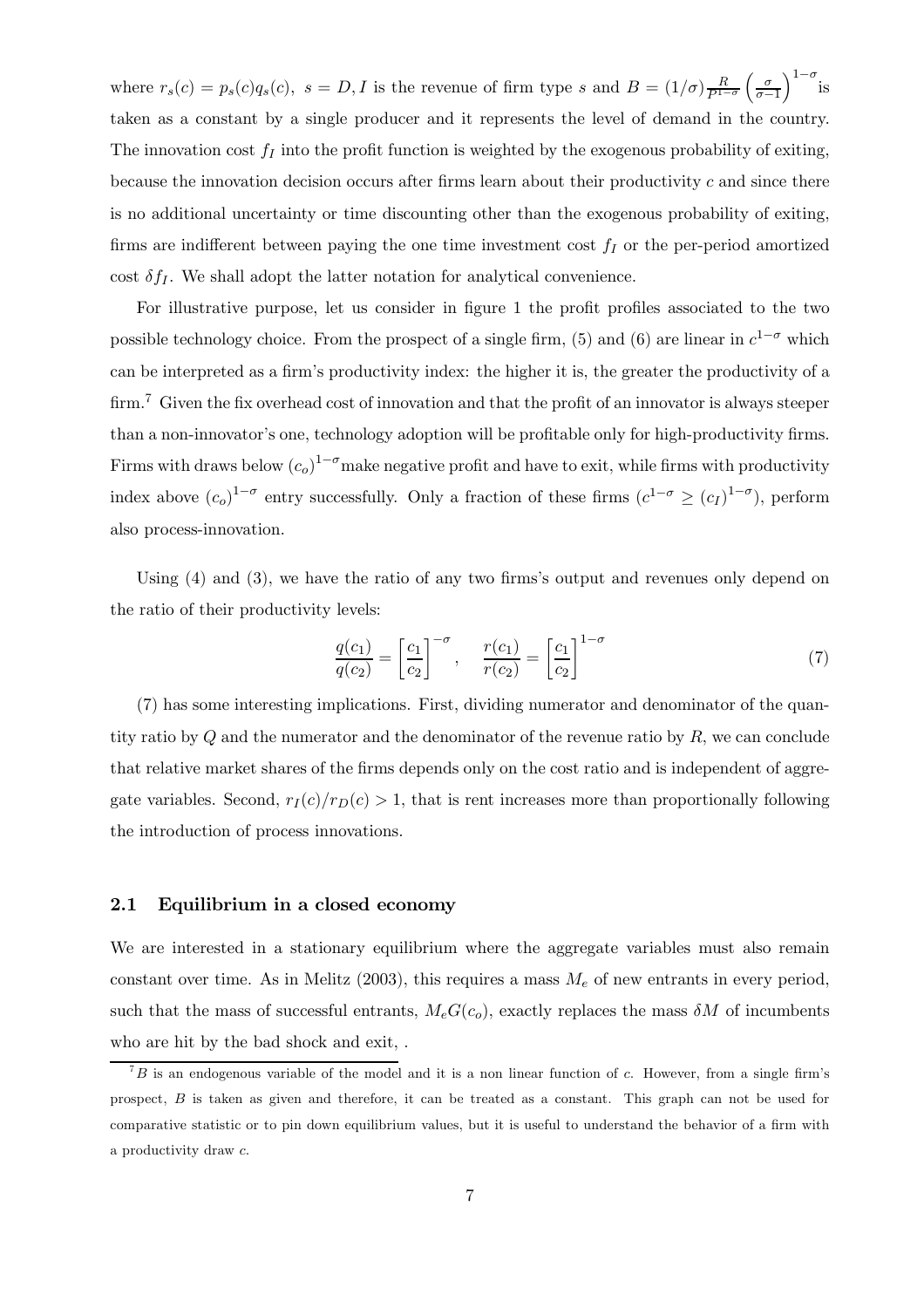

Figure 1: Profits from producing and innovating on the domestic market.

The equilibrium entry cost-cutoff  $c_0$  and innovation cost-cutoff  $c_I$  must satisfy:

$$
\pi_D(c_o) = 0 \Longleftrightarrow B(c_o)^{1-\sigma} = f_D \tag{8}
$$

$$
\pi_I(c_I) = \pi_D(c_I) \Longleftrightarrow (\gamma^{1-\sigma} - 1)B(c_I)^{1-\sigma} = \delta f_I
$$
\n(9)

Since their productivity is unrevealed upon entry, firms will compare the expected profit in the industry with the entry cost, taking into account the possibility of being hit by a bad shock. Free entry ensures the following equality :

$$
\sum_{t=0}^{\infty} (1 - \delta)^t \left[ \int_0^{c_I} \pi_I(c) dG(c) + \int_{c_I}^{c_o} \pi_D(c) dG(c) \right] = f_E
$$

or:

$$
\delta f_E = \int_{0}^{c_I} \pi_I(c) dG(c) + \int_{c_I}^{c_o} \pi_D(c) dG(c) = \overline{\pi} G(c_o)
$$
\n(10)

which states that firms equate the per-period expected profit from entering and the equivalent amortized per-period entry cost. The last equality is derived in the appendix with  $\bar{\pi}$  denoting the average profit in the industry and shows that following an increase in the per-period entry cost  $\delta f_E$ , firms are willing to enter if they can expect either a higher per period average profit or greater chances of entry (higher  $c_o$ ).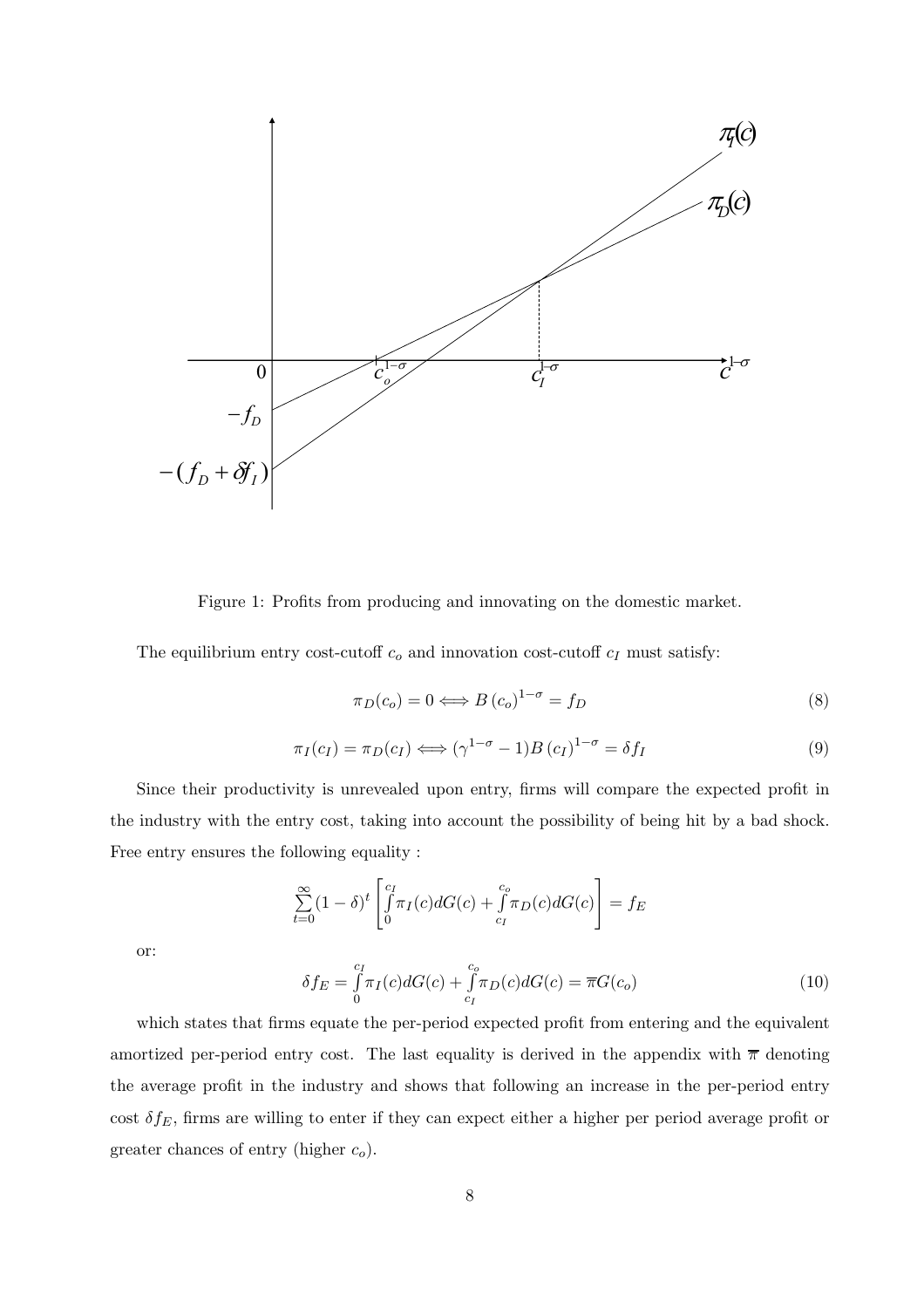(8) to (10) characterize the equilibrium cost-cutoffs  $c<sub>o</sub>$  and  $c<sub>I</sub>$  as well as B.

Combining  $(8)$  with  $(9)$  we have the relation between the innovation and the entry cutoff:

$$
\left(c_{I}\right)^{1-\sigma} = \frac{\delta f_{I}}{\gamma^{1-\sigma} - 1} \frac{1}{f_{D}} \left(c_{o}\right)^{1-\sigma} = \Psi\left(c_{o}\right)^{1-\sigma} \tag{11}
$$

where  $\frac{\delta f_I}{\gamma^{1-\sigma}-1}$  is the cost to benefit ratio of innovation. The numerator is the per-period cost of innovation while the denominator represents the revenue dierential of innovation per unit of revenue initially earned. It follows that a necessary and sufficient condition to have selection into the innovation status is  $\Psi > 1$ , which is assumed to hold throughout since the empirical evidence suggests that only a subset of more productive firms undertakes process innovations. $8$ 

Given (11), (10) is a function of only  $c<sub>o</sub>$ . The equilibrium is depicted in figure 2, where the flat line  $\delta f_E$  crosses the LHS of (10) which is monotonically increasing from 0 to infinity in c, as proved in the appendix. The graph clearly highlights that  $c<sub>o</sub>$  has to rise when the fixed cost of entry increases, as discussed above.



Figure 2: Determination of the equilibrium entry cost cutoff as given by the Free Entry Condition

More interesting is an increase of  $f_D$  - the degree of increasing return to scale - or, alternatively, conceivable as the cost of staying in the industry. This thought experiment has strong analogies to the effects of trade liberalization in our open economy analyzed next, as both exercises have in

 $8$ See for instance Parisi et. al. (2005) for evidence on Italian firms and Baldwin et al. (2004) for evidence on Canada.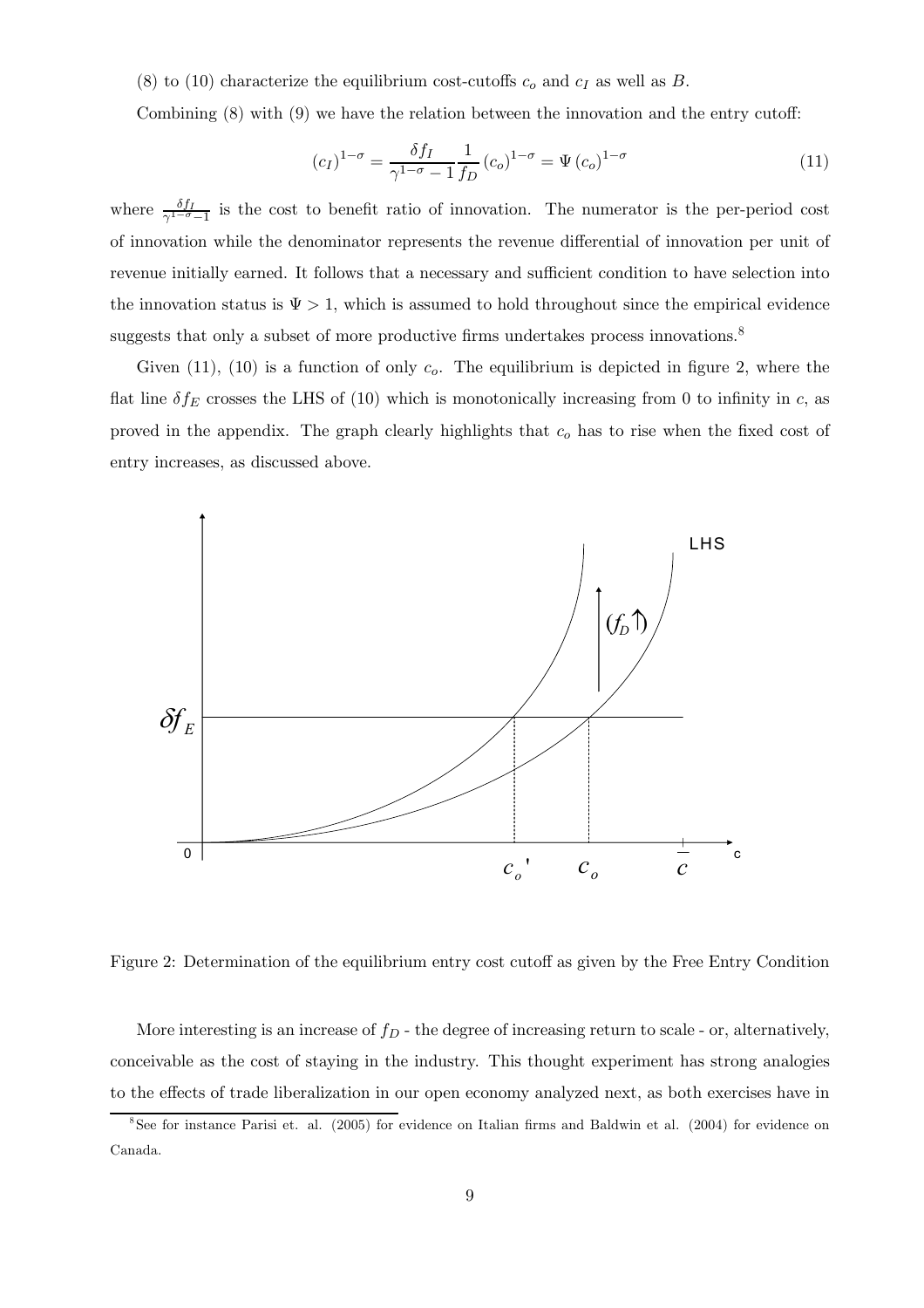common that they make survival of domestic firms harder (selection effect). More specifically, a greater  $f_D$  lowers  $\Psi$ , but it also shifts up the LHS curve in fig. 2, so that it reduces the entry costcutoff to  $c'_{o}$  (see(35) in the appendix). Overall, the effect of an increase in  $f_{D}$  on the innovation productivity cutoff  $(c_I)^{1-\sigma}$  is ambiguous since  $\Psi$  is lower, but  $(c_o)^{1-\sigma}$  is larger. This ambiguity is a specific-feature of a general equilibrium model, whereas in partial equilibrium the effect of  $f_D$ would be well determined and would affect the economy only through  $\Psi$ . The intuition comes from inspecting (5) and (6). A larger  $f_D$  reduces the profits of all firm types in the economy for any given  $c$ , forcing the least productive firms out of the market given that they are unable to recoup the increased fixed cost of operation. Selection reduces the mass of firms and, thereby, the price index  $P$ , making possible for incumbent firms to expand their output and increase their profits (higher  $B$ ) from innovating. This is the pro-innovation effect through selection behind the reduction of  $\Psi$ . However, labour demand by innovating firms and potential entrants raises, putting upward pressure on the labour-factor market, leading to a higher real wage  $(1/P)$ . As a result, profits are reduced (through the  $B$ ). This is the general equilibrium effect via the factor market behind the rise in  $c_0^{1-\sigma}$  and it would be absent in partial equilibrium since the equilibrium wages are unchanged.

The net effect will depend on the relative strength of the two sides of selection. These two offsetting forces on the innovation activity will also be at play in the more complex scenario of an open economy which undergoes through trade liberalization.

Note that the entry productivity cutoff level is higher in our economy than in Melitz  $(2003).<sup>9</sup>$ The possibility to innovate allows the most efficient firms that perform process innovation to "steal" market shares to the least efficient firms for which is harder to survive into the market. Consequently, our economy is more efficient, because some varieties are produced at a lower cost, but less varied because some varieties have disappeared. This trade-off has been well emphasized in the growth literature (see Peretto (1998) and more recently Gustafsson and Segerstrom (2006)).

### 3 The Open Economy

Let us assume that the economy under study can trade with other  $n \geq 1$  symmetric countries. We shall assume that trade is not free, but it involves both fixed and variable costs. One can think of the fixed cost associated to trade as the cost of customizing its own variety to the regulations and tastes of foreign countries as well as of creating sale-networks. The variable trade costs are trade or legal barriers such as transportation costs imposed or tariffs. We follow a long tradition in the

<sup>&</sup>lt;sup>9</sup>The proof of this result has been left to the appendix.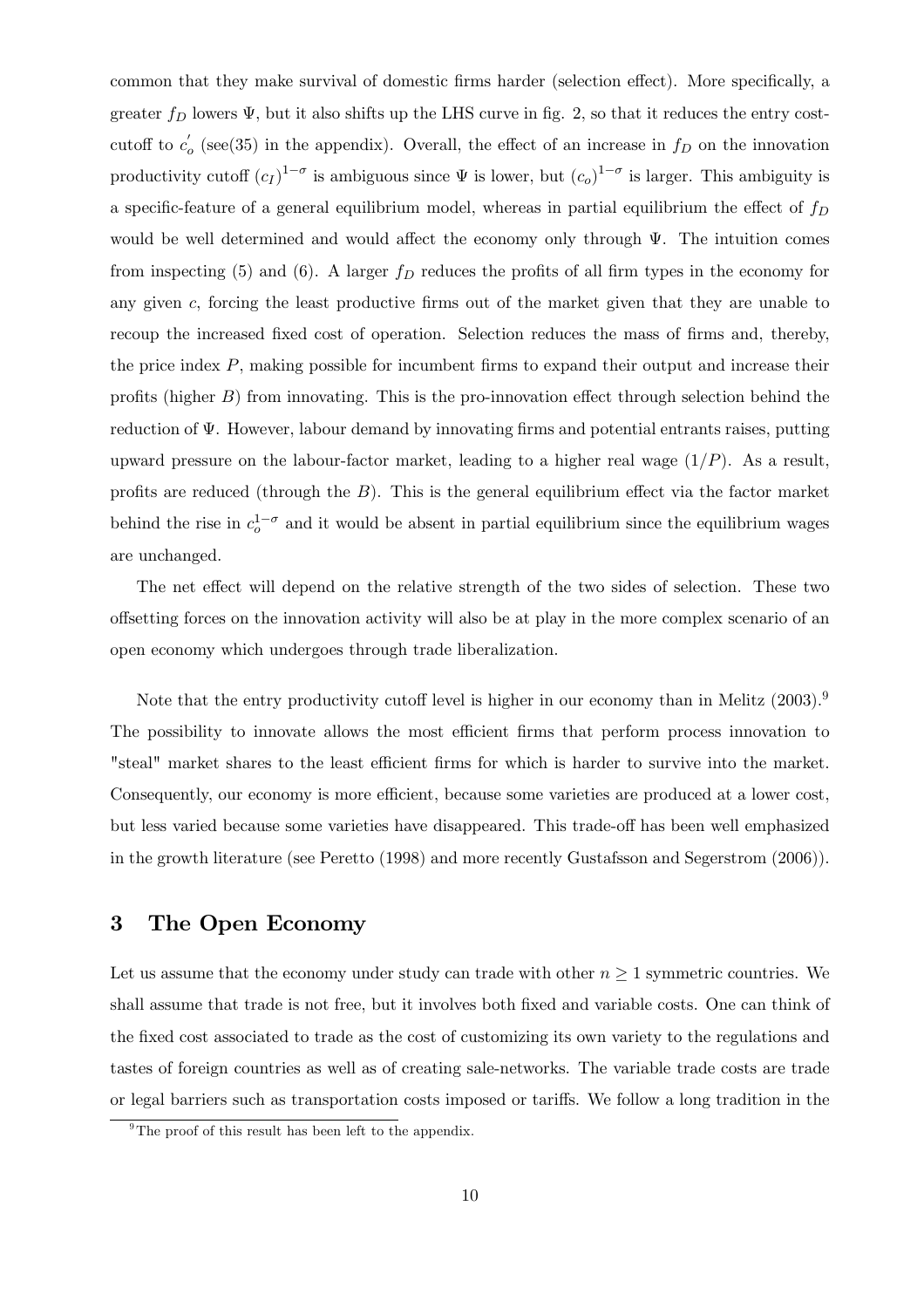trade literature and model these variable costs in the iceberg formulation:  $\tau > 1$  units of a good must be shipped in order for 1 unit to arrive at destination.

Finally, the symmetry of countries is required to ensure that factor price equalization holds and countries have indeed a common wage which can be still taken as the numeraire.<sup>10</sup> The symmetry assumptions also ensures that all countries share the same aggregate variables.

#### Prices,Profits and Firm-Types

The imported products are more expensive than domestically produced goods due to transportation costs. As a result, the effective consumer price for imported products from any of the n countries is  $p_X(c) = \tau p_D(c)$ , while an exporter who has opted for process innovation charges  $p_{XI}(c) = \gamma p_X(c)$ . The profits of an exporter and an innovator-exporter in a foreign market are:

$$
\pi_X(c) = \tau^{1-\sigma} B c^{1-\sigma} - \delta f_X \tag{12}
$$

$$
\pi_{XI}(c) = (\gamma \tau)^{1-\sigma} B c^{1-\sigma} - \delta f_X \tag{13}
$$

where  $\delta f_X$  is the amortized per-period fixed cost of the overhead fixed cost  $f_X$  that firms have to pay (in units of labour) to export to foreign markets.<sup>11</sup>

No firm will ever export and not also produce for its domestic market. Indeed, any firm would earn strictly higher profits by also producing for its domestic market since the associated variable profit  $r_D(c)/\sigma$  is always positive and the overhead production cost  $f_D$  is already incurred. Moreover, since the export cost is assumed equal across countries, a firm will either export to all n countries in every period or never export.

The empirical evidence suggests that exporting and innovation are performed by the most productive firms (lowest cost levels), while domestic producers are typically smaller, less innovative and less productive. Accordingly, we shall focus on the selections with the exporters or the innovators being the most productive types. In selection  $BW$  in figure 3, exporting is relatively cheaper than innovating and therefore only the most productive exporters can undertake vertical innovation: an innovating firm is necessarily an exporter  $(XI\text{-type})$ , but there are exporters that are not innovators  $(X$ -type).<sup>12</sup> Indeed, from (12) and (13) it is easy to check that if the X-type

<sup>&</sup>lt;sup>10</sup>Alternatively, a freely traded homogenous good produced under constant return to scale could be introduced to pin down its price and thus the wage to unit in all countries.

<sup>&</sup>lt;sup>11</sup>Note we account for the entire overhead production cost in the domestic profit (see  $(5)$  and  $(6)$ ). This choice is uninfluential for the equilibrium as all firms (domestic producers and exporters) will produce also for the domestic market and incur  $f_D$  upon staying into the industry.

 $12$ This is different from Yeaple (2005) where the firm type adopting the innovative technology is also necessary an exporter. In other words, the exporting firms coincides with the innovative types and therefore, no selection on the basis of innovation status is possible.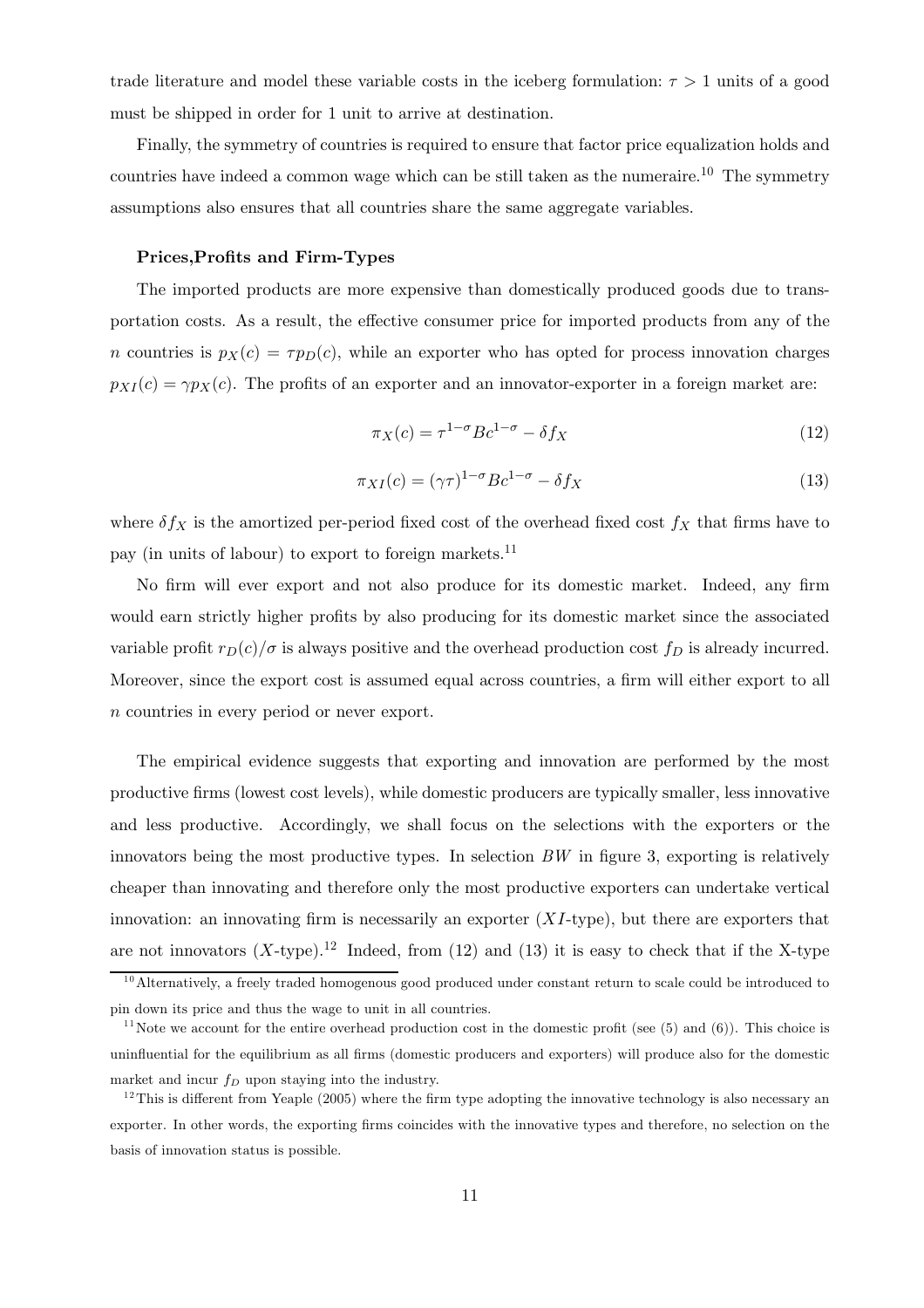is making positive profit from exporting, then also the XI-type does necessarily so. However, no innovator would produce and innovate just for the domestic market (no I-type) because given her high productivity she would give up positive profits from not meeting the foreign demand.



Figure 3: Plausible selections

On the contrary, in selection B only a fraction of incumbents innovate  $(I\text{-type})$  and only a subset of innovators become exporters  $(XI$ -type). No firm will ever export without innovating (no  $X$ - type). Indeed, firms that can take advantage of profit opportunity abroad are already innovating on the domestic market. Therefore they will exploit their innovative technology to serve the foreign market as well.

BW is interesting because the marginal innovating firm is an exporter and trade will likely affect its innovation decision.  $B$  represents the other side of the same coin: the marginal innovating firm is a domestic producer and therefore, innovation is mostly determined by domestic factors and will less likely respond to trade liberalization.

Given the aim of the paper, we focus closely on selection  $BW$  where trade induces withinplant productivity changes besides allocative effects of market shares. Then, we turn to discuss briefly selection  $B$  and highlight why trade is not influential on plants' innovation activity. In this equilibrium, trade affects productivity only through allocative effects.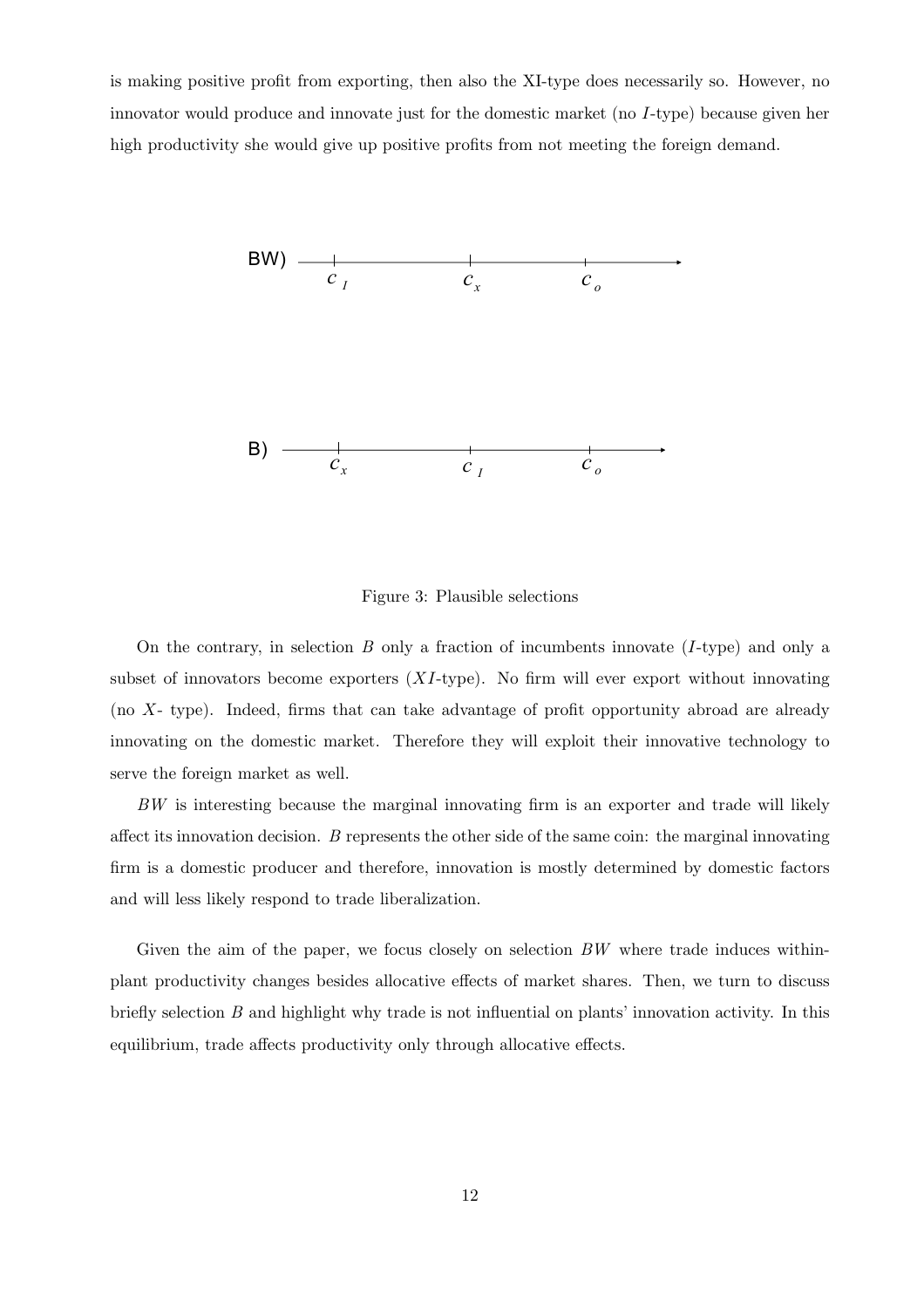#### 3.1 Selection BW

We are again interested only in a stationary equilibrium where all aggregate variables are constant over time, i.e.  $\delta M = M_eG(c_o)$ . Note that the equilibrium value of the aggregate variable Q, R, and therefore A and B as well as of the entry cutoff  $c<sub>o</sub>$  is different in this equilibrium from the closed economy one. Nevertheless we stick to same notation as they are defined in the same way.

Cutoffs in equilibrium BW must satisfy the following conditions:

$$
\pi_D(c_o) = 0 \Leftrightarrow \frac{r_D(c_o)}{\sigma} = B(c_o)^{1-\sigma} = f_D \tag{14}
$$

$$
\pi_X(c_X) = 0 \Leftrightarrow \frac{r_D(c_x)}{\sigma} = Bc_X^{1-\sigma} = \frac{\delta f_X}{\tau^{1-\sigma}}
$$
\n(15)

$$
\pi_I(c_I) + n\pi_{XI}(c_I) = \pi_D(c_I) + n\pi_X(c_I) \Leftrightarrow \frac{r_D(c_I)}{\sigma} = B(c_I)^{1-\sigma} = \frac{\delta f_I}{(\gamma^{1-\sigma} - 1)(1 + n\tau^{1-\sigma})} \tag{16}
$$

Thus the parameter restriction that sustains this equilibrium  $(c_I \leq c_X \leq c_0)$  where only exporters perform process innovation must satisfy:

$$
\frac{\delta f_I}{\left(\gamma^{1-\sigma}-1\right)}\frac{1}{\left(1+n\tau^{1-\sigma}\right)} \ge \delta f_X \tau^{\sigma-1} \ge f_D \tag{17}
$$

This condition requires innovating being relatively more expensive than exporting. That is, foreign markets should be fairly accessible, otherwise serving them would result extremely costly and it could be afforded exclusively by innovators.

 $\frac{\delta f_I}{(\gamma^{1-\sigma}-1)}$  is equivalent to the cutoff for innovation for the closed economy: the same assumptions that guarantees selection on the basis of innovation status in the closed economy (i.e.,  $\Psi \geq 1$ ) ensures that this term is positive and bounded away from zero in the open economy. Recall that this term represents the cost to benefit ratio of innovation. Importantly, in the open economy we have an extra term given by  $\frac{1}{(1+n\tau^{1-\sigma})}$  which is unity in the closed economy (set  $n=0$  or  $\tau \to \infty$ ). The denominator represents precisely the further revenue differential associated to innovation on each of the foreign markets that become available with trade.

We like to think of  $n$  as the number of countries into the trading network sharing a common code of rules as it could be for the WTO members. Then, it represents a measure of the world's openness to trade, as for a low n very few countries have trading relations.  $\phi = \tau^{1-\sigma} \in [0,1]$  is commonly referred in the literature as an index of the freeness of trade with values closer to 1 indexing freer trade.

Clearly, trade liberalization that come in the form of either freer trade (greater  $\phi$ ) or greater world openness (larger  $n$ ) can affect process innovation weighing upon the return of innovation.

(14) to (16) give a system of 3 equations in 4 unknowns  $(c_o, c_X, c_I, B)$ . The FE condition:

$$
\int_{c_X}^{c_o} \pi_D(c) dG(c) + \int_{c_I}^{c_X} (\pi_D(c) + n\pi_X(c)) dG(c) + \int_{0}^{c_I} (\pi_I(c) + n\pi_{XI}(c)) dG(c) = \delta f_E
$$
\n(18)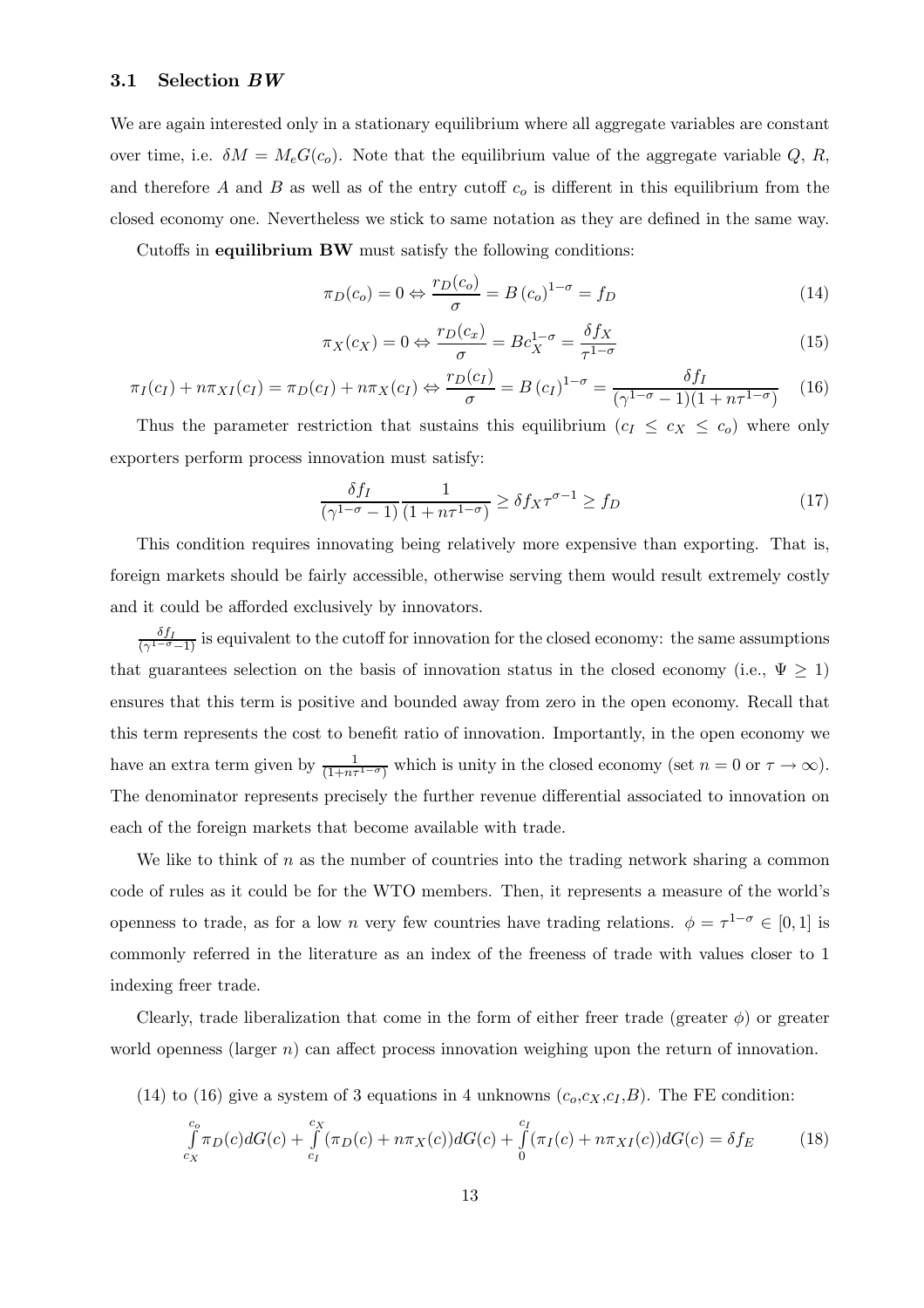closes this system and the cost cutoffs can be uniquely determined. Combining appropriately the three conditions for the cutoff points  $((14)$  to  $(16)$ ), the relation between the cutoffs can be written explicitly as:

$$
(c_I)^{1-\sigma} = \frac{\delta f_I}{(\gamma^{1-\sigma} - 1)(1 + n\tau^{1-\sigma})} \frac{1}{f_D} (c_o)^{1-\sigma} = \Psi^f (c_o)^{1-\sigma}
$$
 (19)

$$
(c_I)^{1-\sigma} = \frac{\delta f_I}{(\gamma^{1-\sigma} - 1)(1 + n\tau^{1-\sigma})} \frac{1}{\delta f_X \tau^{\sigma-1}} c_X^{1-\sigma} = (\Psi_X^f) c_X^{1-\sigma}
$$
(20)

$$
c_X^{1-\sigma} = \frac{\delta f_X \tau^{\sigma-1}}{f_D} \left( c_o \right)^{1-\sigma} \tag{21}
$$

Note that  $\Psi = \Psi^f (1 + n\tau^{1-\sigma}) \geq \Psi^f$  - namely, the cost to benefit ratio is smaller in the trading equilibrium than in autarky - reflects that trade and vertical innovation are related: new market opportunities abroad induce exporters to expand their scale of operation, so that the benefits of cost-reducing innovation are spread on a greater number of units, while the up-front cost of innovation is unchanged. Comparing  $(19)$  with  $(11)$  shows trade (for positive  $n$  and non-prohibitive transportation cost  $\tau$ ) reduces, *ceteris paribus*, the innovation productivity cutoff  $(c_I)^{1-\sigma}$  and therefore it boosts within-plant innovation. This is the partial equilibrium effect described also in Bustos  $(2005).^{13}$ 

However, this is not enough for concluding the proportion of incumbents undertaking productivity innovation will be larger after trade. In general equilibrium, trade affects also the entry productivity cutoff  $(c_o)^{1-\sigma}$  which results higher in the trading equilibrium than in autarky (selection  $effect$ ), as it is shown in the appendix.

As discussed above, two forces are affecting the innovation cost cutoff when the economy opens to trade:

- i) the selection effect and, the asymmetric access to exporting markets, together increase exporters' total market shares, rising the benefit of cost-reducing innovation. Thus, some incumbent will start performing vertical innovation -  $\Psi^f$  <  $\Psi$ .
- ii) Exporters, innovators and potential entrants, exacerbate the competition for the scarce labour input and push up the real wage. Survival becomes tougher  $(c_0^{1-\sigma}$  increases), and exporting and innovating more costly.

The latter effect occurs through the input-factor market and, therefore, only in a general equilibrium setting. It would be necessarily absent in a partial equilibrium approach since the equilibrium wage in the industry is unaffected.

 $13$ This situation would describe an industry within the economy which is small enough to affect the equilibrium wages of the economy, and where no entry and exit takes place.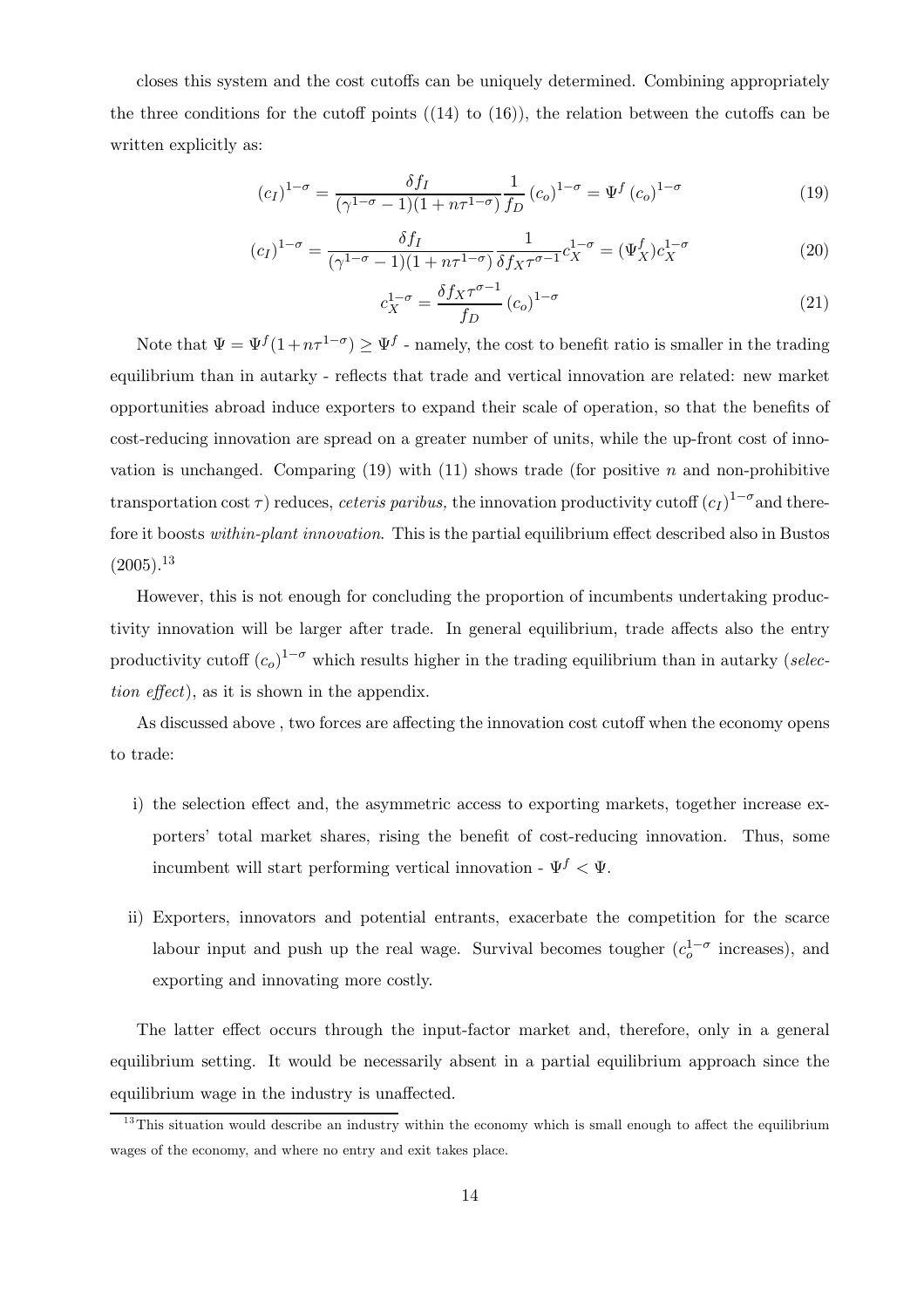The overall effect of trade on innovation is ambiguous and depends on the relative strength of these pushing and deterring factors of process innovation, similarly to the effect of an increase in  $f_D$ above. Although the proportion of incumbents is reduced (lower  $c<sub>o</sub>$ ), the proportion of innovating firms among them will raise (higher  $c_I$ ) if i) dominates ii), namely if the adjustments through the extensive margin of innovation dominate those through the extensive margin of trade.

In order to shed some light on which effect dominates, we use a specific parametrization for  $G(c)$ . We shall show that the net outcome of these two offsetting forces is a higher proportion of firms performing process innovation with freer trade.

Assuming that the productivity draws  $(1/c)$  are distributed according to a Pareto distribution with low productivity bound  $(1/\overline{c})$  and  $k \ge 1$ , the c.d.f of cost draws c is given by:

$$
G(c) = \left(\frac{c}{\bar{c}}\right)^k, \quad k > \sigma - 1, \quad k > 2.
$$
\n
$$
(22)
$$

This formulation has been used widely in many extensions of Melitz (2003) because it allows to derive closed form solutions for the cutoff levels.<sup>14</sup>  $k$  is a shape parameter indexing the dispersion of cost draws.  $k = 1$ , corresponds to the uniform distribution. As k increases, the distribution is more concentrated at higher cost level and firms' heterogeneity is reduced.  $k > 2$  ensures that the second moment of the distribution is well defined, while  $k > \sigma - 1$  ensures the first moment of the truncated distribution ((25) and (26) in the Appendix) exists and is well defined. With this assumption, we are able to prove trade liberalization favours technology adoption by some exporters, as established in the following proposition.

**Proposition 1** Denote with  $c_I^A$  ( $c_I^f$ ) the equilibrium innovation cost cutoff in autarky (in the open economy). If  $(22)$  and  $(17)$  hold, then the innovation cost cutoff in the open economy is larger than in autarky (i.e  $c_I^A < c_I^f$ ) **Proof.** See appendix.  $\blacksquare$ 

Interestingly, selection into exporting is playing a key role and is related to  $f_X$ . In absence of it and with CES preferences, trade liberalization does not have an impact on  $c<sub>I</sub>$ . Without selection to export markets  $(f_x = 0)$ , all firms exports and perfectly compensates for the loss in the domestic market shares with gains in foreign market shares, since the increase in each firm's market size after trade is exactly offset by the rise in the number of competitors. This can be easily checked inspecting the equilibrium conditions. With  $f_x = 0$ , (14) becomes  $(1 + n\tau^{1-\sigma})Bc_o^{1-\sigma} = f_D$  which

<sup>&</sup>lt;sup>14</sup> See for example Melitz and Ottaviano  $(2005)$ .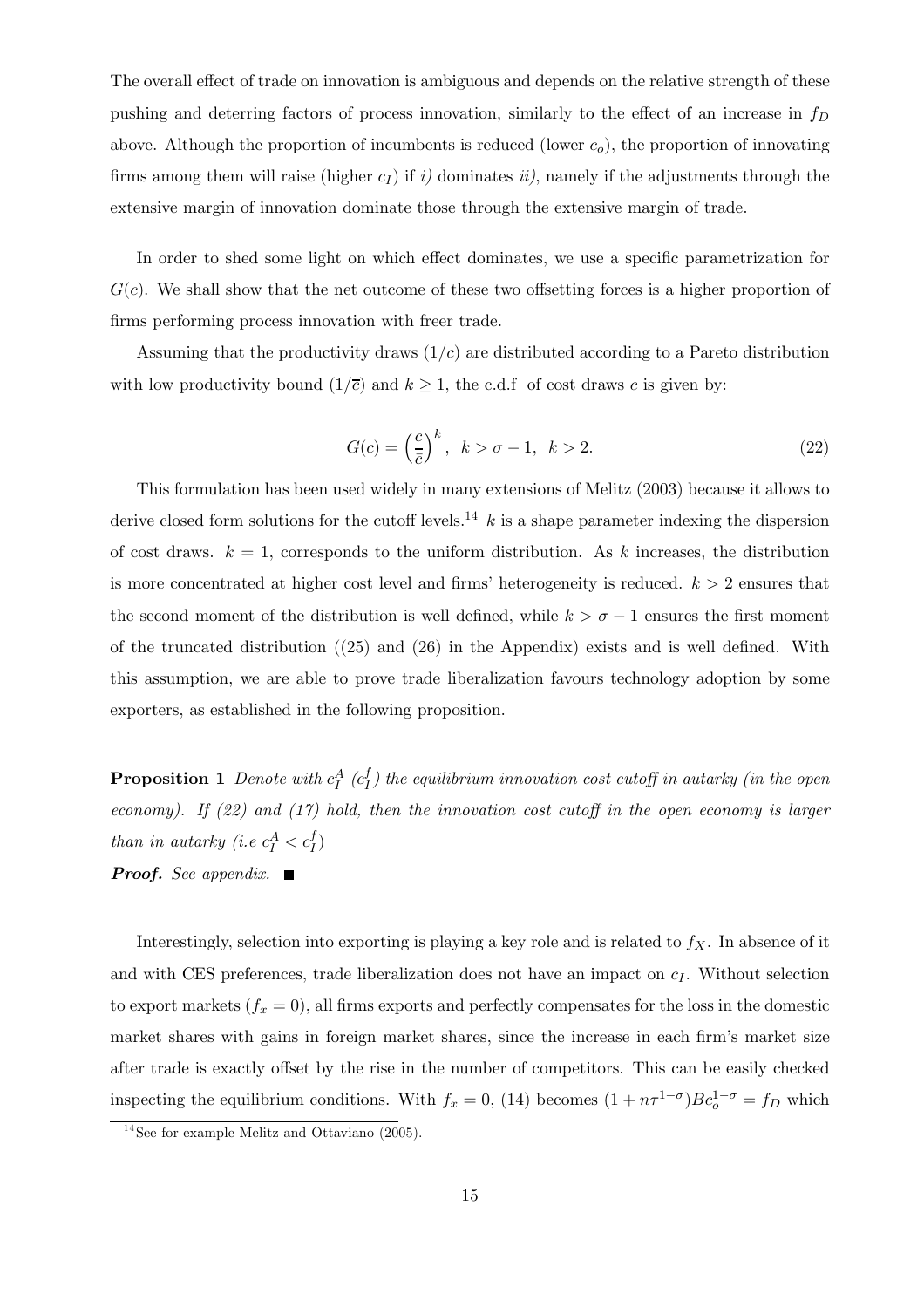together with (16) and (18) characterize the equilibrium and determines  $(c_o, c_I, B)$ . It is easy to show that such equilibrium is equivalent to the autarky one described by  $(8)-(10)$ , so that no new firm innovates after engaging in trade. However, when  $f_X > 0$ , there is selection on the exportstatus with only some firms engaging in exporting, while the least productive ones serve only the domestic market. This means that, following trade liberalization, the increase in market size for the exporting firms is no longer perfectly offset by the raised number of competitors because the increase in the mass of exporters is lower. As opposed to  $f_x = 0$ , some domestic exporters are enjoying a larger slice of both the domestic and foreign market, as they are not facing the competition from the actual domestic producers (previously also exporting) and, at the same time, (by symmetry) are confronted with less foreign competitors on the national market. This is the basic economic intuition behind  $i$ ) above and it is strictly related to the existence of fixed trade costs.

Despite the general equilibrium effect, trade translates into net gains for the most productive non-innovating exporting firms, inducing them to implement the innovative technology, as we can conclude from showing that i is dominating ii. As low productive domestic firms exit, their market shares are reallocated to the most productive surviving incumbents, and thus, also to some domestic exporters (*extensive margin effect* or *selection effect*). This effect adds up to the intensive-margin effect or scale effect - that following trade liberalization, some exporters have increased their market share abroad. As a result, their combined market share (the sum of the domestic and foreign market shares) enlarges. Since a larger scale of operation is associated to a greater return of the "technological option", a larger fraction of them finds profitable to implement the innovative equipment. In other words, trade affects the extensive margin of innovation inducing exporting firms that are not as productive as former innovators, to adopt more productive technologies.

We would expect that the reduction of transportation costs which lead to trade creation in this model have similar effects on innovation, consistently with the evidence in Bernard et. al. (2006). This is established in the following Lemma.

**Lemma 2** Assume (22) and (17) hold,  $dc_I/d\tau \leq 0$ . **Proof.** See in the appendix  $\blacksquare$ 

According to our model, trade liberalization taking the form of partial tariff reform, as often it is in practice, induce similar positive effect on process innovation. For instance, we can evaluate the effects of Canada-US FTA (CUSFTA) on within firm performances.  $\tau$  in (19) is the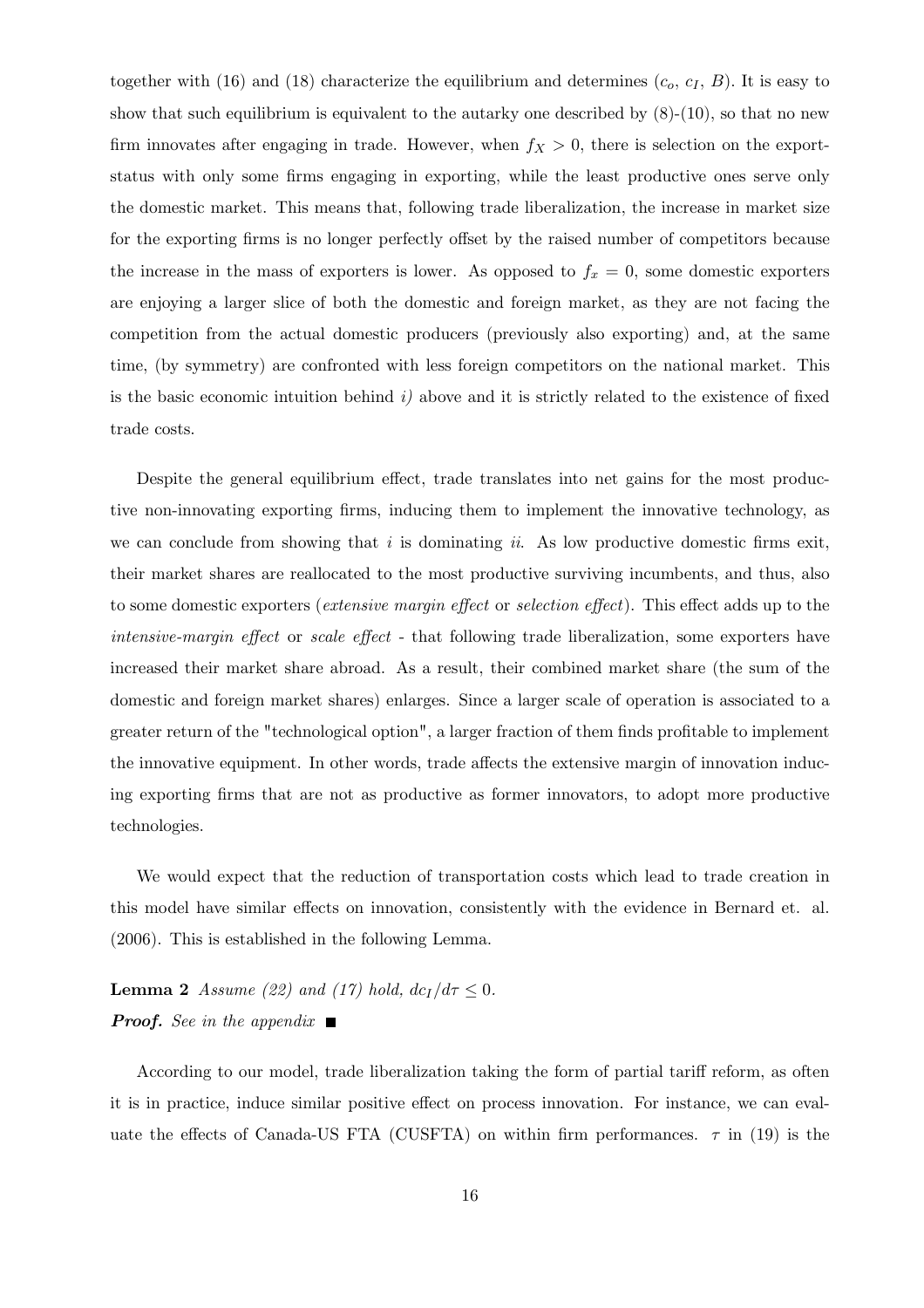transportation cost faced by Canadian manufacturing firms exporting to US. The model predicts US tariff concessions granted to Canada - a reduction of  $\tau$  - after the FTA would induce some Canadian exporters to innovate, as they can take advantage of a lower cost to benefit ratio. This is consistent with the evidence shown in Trefler (2004).

Interestingly, firms adopting the innovative technology are the high productive non-innovating exporters, while some less productive exporters keep the "traditional" technology even after trade liberalization, consistently with the evidence shown in Bustos (2005) and Fryges and Wagner  $(2007).^{15}$ 

Summing up, by increasing the scale of production of some of the exporters, trade increases what Cohen and Klepper (1996) call the "ex ante" output - the firm's output when it conducts process innovation. This, in turn, raises firms' incentive to innovate and triggers processinnovation, productivity increments and market share growth at firm level (see (7)). This is consistent with Baldwin and Gu (2003) and Trefler (2004) who find that within-firm productivity increments have occurred mostly among exporters. Moreover, Baldwin (2004) finds empirical support for such casual link: vertical innovation is a main determinant of productivity growth and productivity growth induces market share growth<sup>16</sup>.

Finally, the reduction of transportation costs has contrasting effect on  $c<sub>X</sub>$  too. A reduction of trade barriers have a direct effect and lowers the exporting productivity cutoff  $c_X^{1-\sigma}$  (see (21)), but also an indirect effect through  $(c_o)^{1-\sigma}$  which rises this threshold. The following lemma shows that the direct effect dominates the indirect one, going in the same direction as in Melitz (2003).

**Lemma 3** Assume (22) holds,  $dc_X/d\tau \leq 0$ . **Proof.** See the appendix  $\blacksquare$ 

In the context of CUSFTA, this lemma predicts that some Canadian manufacturing firms which are not as productive as established exporters, will also start to serve the US market in virtue of the American preferential tariff reform. Interestingly, Baldwin et al. (2003) find evidence of this.

 $15$  Also in Yeaple (2005), lower transportation costs induce a greater adoption of the innovative technology. However, no exporters retain the old technology as found in Bustos (2005).

 $16$ Baldwin (2004) finds Canadian process-innovators had productivity growth that was 3.6 percentage points higher than Canadian non-process innovators (table 9). Moreover, a within-firm productivity increment of 10% relative to the industry average translate into almost 2% gain in the firm's market share (table 12).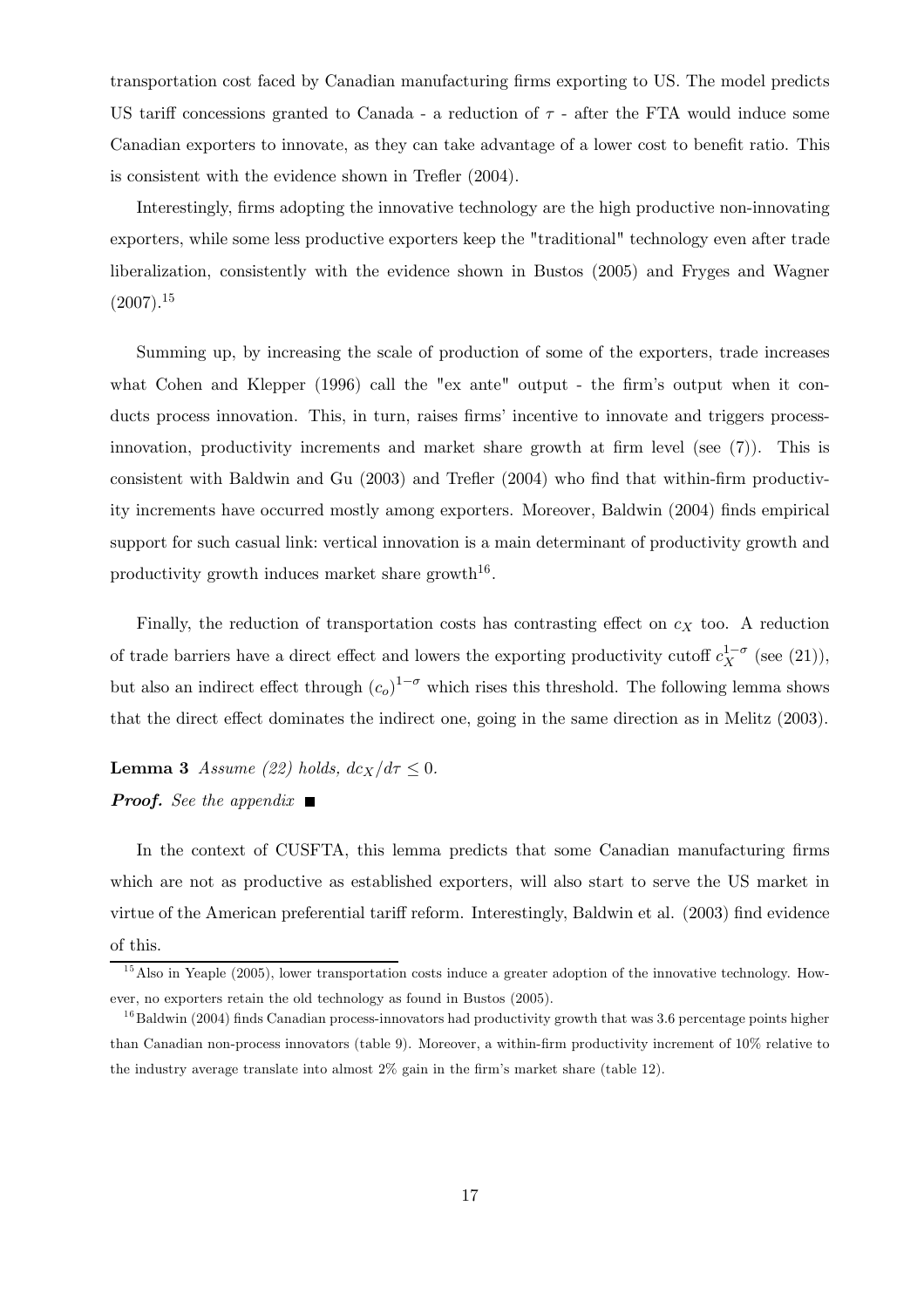#### 3.2 Selection B

We shall just show that trade in this equilibria can not affect the extensive margin of innovation as for selection BW. The non-innovating firms are only the G-type, while the innovating firms are the  $I$ -type and the  $XI$ -type, but only the latter are present on international market. There is no  $X$ -type.

The cutoff conditions for equilibrium B are:

$$
\pi_D(c_o) = 0\tag{23}
$$

$$
\pi_I(c_I) = \pi_D(c_I)
$$
\n
$$
\pi_{XI}(c_X) = 0 \Leftrightarrow Be_X^{1-\sigma} = (\tau \gamma)^{\sigma-1} \delta f_X
$$
\n(24)

which imply that the necessary and sufficient condition for  $c_X \leq c_I \leq c_o$  is:

$$
\delta f_X \tau^{\sigma - 1} \ge \frac{\delta f_I}{(\gamma^{1 - \sigma} - 1)} \gamma^{1 - \sigma} \ge f_D \gamma^{1 - \sigma}
$$

This equilibrium is characterized by a trading cost relatively higher than the innovating one. High variable and fixed cost of exporting make trading a very expensive activity performed only by the most productive firms.

Note also that  $(23)$  and  $(24)$  imply the same relation among the innovation and the entry cutoff as in the closed economy given by (11). Indeed, the marginal innovating firm is not an exporter and the transition from autarky to trade leaves the cost to benefit ratio of innovation unchanged. That is, trade liberalization can not affect and stimulate firms' innovation investments because it has no impact on  $\Psi$ . In other words, the extensive margin of innovation responds to lower trade barriers uniquely through the selection effect (*ii*, above); consequently, a raise in  $c_0^{1-\sigma}$  raises  $c_I^{1-\sigma}$ as well and depresses vertical innovation.

#### 3.3 Final Remarks

The model has implications on the aggregate productivity level. As in Melitz (2003), the industry average productivity will be rising in the long run by means of the selection effect which expels the least efficient firms out of the market - between effect. Moreover, in our model trade will rise the average industry productivity through a further channel, namely the *within effect* (Proposition 1 and Lemma  $2$ ).<sup>17</sup> Following trade liberalization, some of the exporters opt for implementing a more efficient technology, improving their productivity level.

 $17$ The between effect and the within effect terminology refers to two components in which the industry productivity growth can be decomposed. See Foster, Haltiwanger and Krizan (2001).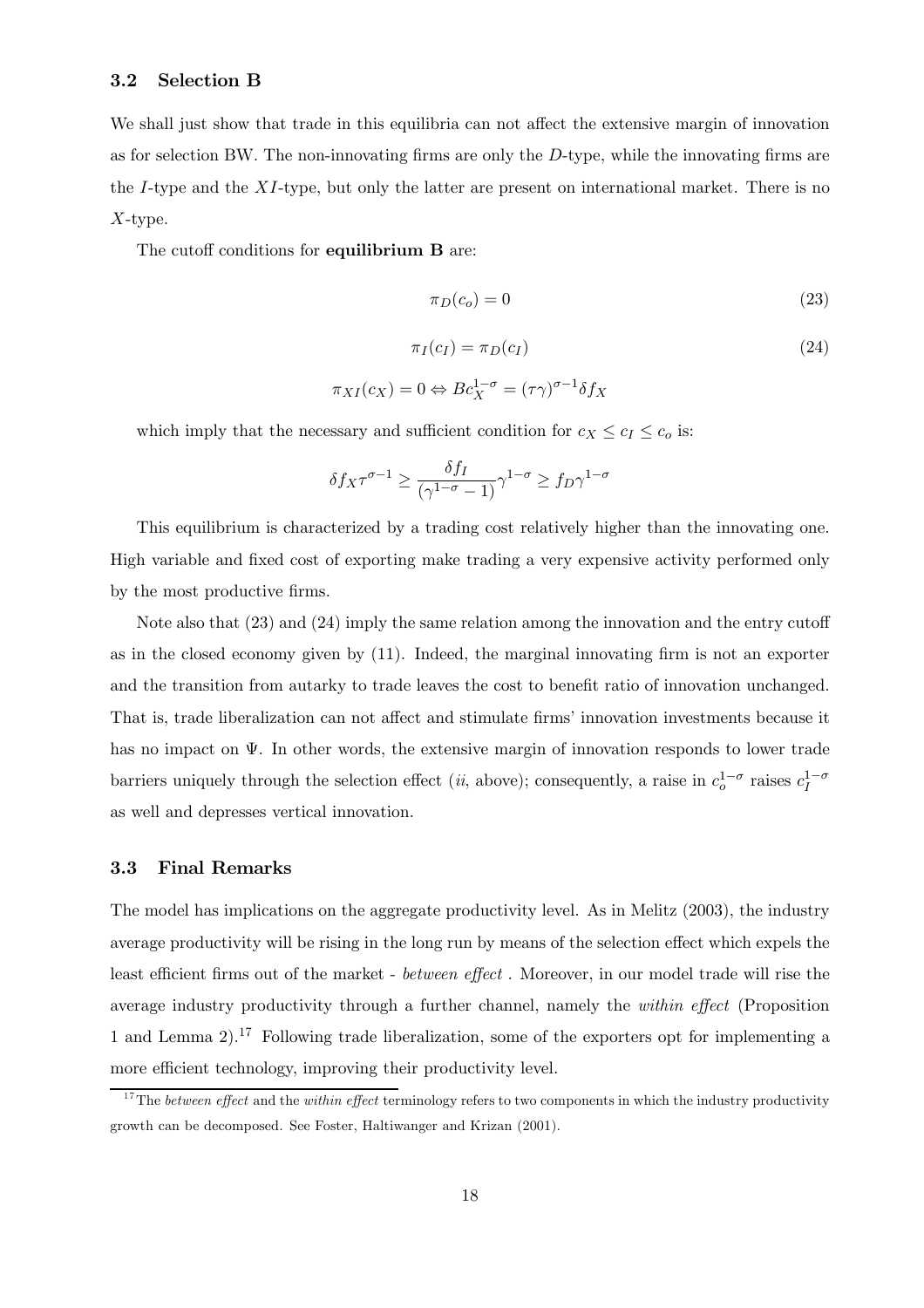This is relevant also for the second moment of the industry productivity distribution. The dispersion of productivity levels among innovators and non-innovators increases, implying a higher variance. Depending on the strength of this effect, the standard prediction in the literature of a smaller variance due to the selection effect of trade could be overturned.

More generally, a greater openness in the trading relations can justify the finding of the great importance of the within component for the industry productivity growth, as recently documented in Bartelsman et. al. (2004).

Finally the model suggests that trade liberalization and the geography of a country can interact each other: the same trade liberalization may induce different innovation outcomes depending on the location of a country.

Moving from  $B$  to  $BW$ , the cost of exporting relative to the cost of innovating decreases. This means that the effect trade has on the process innovation will be differentiated according to the level of transportation cost. We shall interpret high transportation cost as a proxy for the remoteness of the Home economy from the main exporting markets or, more generally, as the level of trade barriers faced by the Home country.

If in the transition from autarky to trade, the country is fairly remote and faces selection B, then process innovation performed will be reduced, as discussed above. On the contrary, if the country is close to the exporting markets and selection  $BW$  is possible, process innovation increases.

This result is close to what Long et. al. (2006) find for an oligopolistic market structure. In their model, a reduction of transportation cost for an initial low level of it, increases the firm´s R&D spending for productivity improvements, whereas for a high level of initial transportation cost, the reverse holds true, namely R&D spending is reduced following trade liberalization.

# 4 Conclusion

The paper introduces process innovation into the Melitz (2003) framework. As in Melitz (2003), trade has a selection effect on firms forcing the least productive ones out of the market and reallocating market shares to the most productive ones. Although this contributes to the aggregate productivity growth, it is not exhaustive of the effects of trade on productivity. We showed that the same selection effect of trade can favour the adoption of an innovative technology, especially among exporters.

One could think that fiercer competition implied by trade can reduce the incentive for innovation. This is certainly true for low productive domestic firms whose survival possibilities have decreased together with their market shares. Instead, due also to selection, the exporters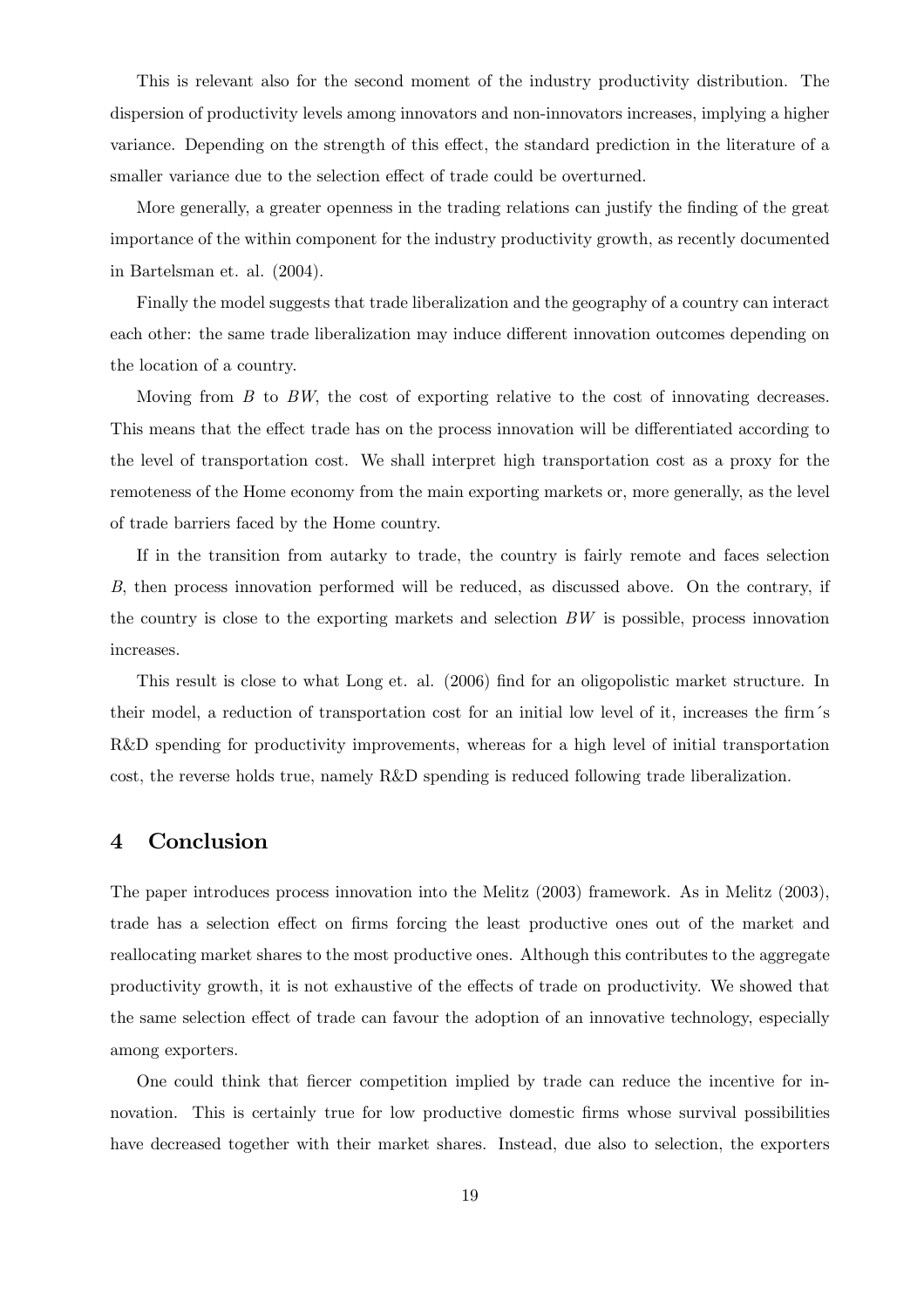compensate the loss of market shares in the domestic market with gains in market shares in foreign markets. Selection expand their scale of production, their incentive for process innovation strengthens and some of them introduce a more productive technology.

In productivity studies, this is the so called *within* effect - some of the incumbent firms update their productivity - and it is a main source of labour productivity growth in industrialized countries. This is the new insight of the model: trade contributes to the industry productivity growth through the *within* effect besides through the *between* effect. More generally, a greater openness in the trading relations can justify the finding of the great importance of the within component for the industry productivity growth, as recently documented.

We have shown that the technology adoption response of firms to trade is the net outcome of two different effects: one favouring innovation and related to one side of trade liberalization, namely the opportunity of market expansion; the other one, deterring innovation and related to the other side of the coin, namely a tougher competition on the good market and in the input markets. In particular, it was highlighted that the second effect is specific to general equilibrium as it comes through the interactions with the input-factor market.

Finally, geography plays an important role. Trade liberalization can depress vertical innovation (equilibrium  $B$ ) for remote countries, while it can boost process-innovation (equilibrium  $BW$ ) for countries closely located to the core of the exporting markets.

### 5 Appendix

Note that we shall use a superscript  $\tilde{A}$  to denote the equilibrium variables in the closed economy and  $f$  for the the equilibrium variables in the open economy whenever we have to compare quantities from the two equilibrium.

#### 5.1 Appendix A - Closed Economy

#### Cost distribution and productivity indexes

Let us denote by  $\mu_D(c)$  and  $\mu_I(c)$  respectively, the cost distribution of domestic producers and active innovator prior to innovation.

$$
\mu_D(c) = \frac{g(c)}{G(c_o) - G(c_I)}, \qquad c_I < c < c_o
$$
\n
$$
o \qquad \text{otherwise}
$$
\n(25)

$$
\mu_I(c) = \begin{array}{c} \frac{g(c)}{G(c_I)} \\ o \end{array}, \qquad \begin{array}{c} 0 < c < c_I \\ otherwise \end{array} \tag{26}
$$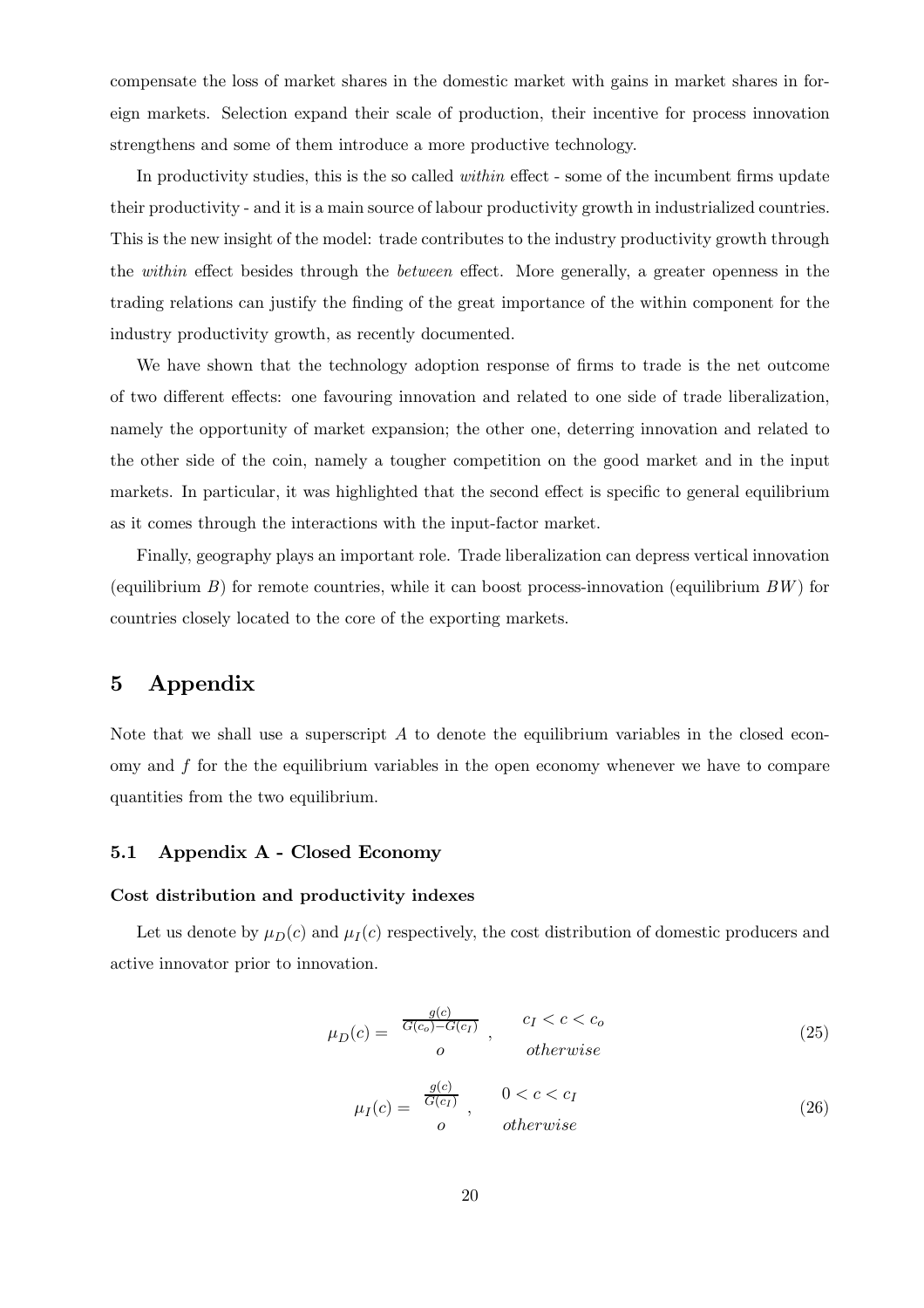$$
\widetilde{c_D}^{1-\sigma} = \int_{c_I}^{c_o} c\mu_D(c) dc \tag{27}
$$

$$
\tilde{c}_I^{-1-\sigma} = \frac{1}{G(c_I)} \int_0^{c_I} c^{1-\sigma} \mu_I(c) dc \tag{28}
$$

$$
\tilde{c}^{1-\sigma} = \frac{1}{M} \left[ M_I (\gamma \tilde{c}_I)^{1-\sigma} + M_D \tilde{c}_D^{-1-\sigma} \right]
$$
\n(29)

 $\mu_I(c)$  and  $\mu_D(c)$  are not affected by the simultaneous entry and exit since the successful entrants and failing incumbents draw their productivity level from a common distribution and  $\delta$  is independent of the innovation status. These distributions depend exclusively on the cutoffs points for entry and innovation.

#### Aggregate variables

Denote by  $M_I$  and  $M_D$  respectively the mass of active innovator and domestic (non-innovator) producers, where

$$
M_I = \frac{G(c_I)}{G(c_o)}M\tag{30}
$$

$$
M_D = \frac{G(c_o) - G(c_I)}{G(c_o)} M
$$
\n(31)

and  $M$  is the mass of incumbent firms in the economy. It can be shown that:

$$
P^{1-\sigma} = \int_{0}^{c_I} M_I[p_I(c)]^{1-\sigma} \mu_I(c)dc + \int_{c_I}^{c_\rho} M_D[p_D(c)]^{1-\sigma} \mu_D(c)dc = M[p_D(\tilde{c})]^{1-\sigma}
$$
  
\n
$$
R = \int_{0}^{c_I} M_I r_I(c) \mu_I(c)dc + \int_{c_I}^{c_\rho} M_D r_D(c) \mu_D(c)dc = Mr_D(\tilde{c}) = M\overline{r}
$$
  
\n
$$
\Pi = \int_{0}^{c_I} M_I \pi_I(c) \mu_I(c)dc + \int_{c_I}^{c_\rho} M_D \pi_D(c) \mu_D(c)dc = M\pi_D(\tilde{c}) = M\overline{\pi}
$$
(32)

where  $\bar{r}$  and  $\bar{\pi}$  are the average revenue and profit in the economy. Moreover, using the labour market condition in equilibrium it can be shown that:

$$
M = \frac{R}{\overline{r}} = \frac{L}{\sigma(\overline{\pi} + f_D + \frac{G(c_I)}{G(c_o)} \delta f_I)}
$$
(33)

Note we can use the first line of  $(32)$  together with  $(30)$ ,  $(31)$ ,  $(25)$  and  $(26)$  to rewrite  $(10)$  as:

$$
\int_{0}^{c_I} \pi_I(c) dG(c) + \int_{c_I}^{c_o} \pi_D(c) dG(c) = G(c_o) \overline{\pi}
$$
\n(34)

which is  $(10)$ .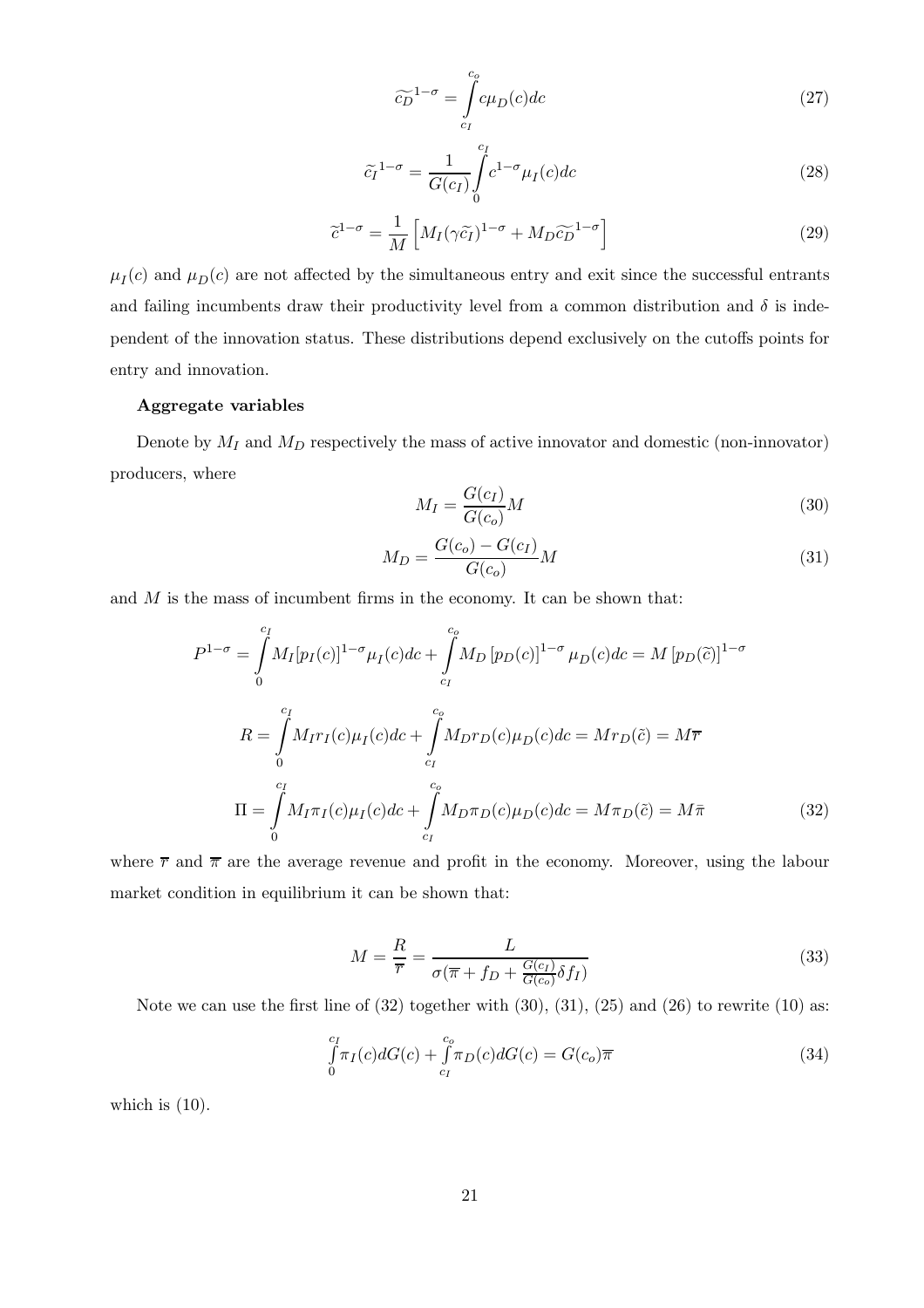#### 5.1.1 Determination of the equilibrium

(34) can be further refined and express in terms of solely  $c<sub>o</sub>$ . Insert (8) and (9) into (10), replace  $\delta f_I = \Psi(\gamma^{1-\sigma} - 1)f_D$  and rearrange terms to get:

$$
\delta f_E = G(c_I) \gamma^{1-\sigma} \left(\frac{\tilde{c}_I}{c_o}\right)^{1-\sigma} f_D - G(c_I) \left(\frac{\tilde{c}_D}{c_o}\right)^{1-\sigma} f_D - G(c_I) \Psi(\gamma^{1-\sigma} - 1) f_D +
$$
  
+
$$
+ G(c_o) \left(\frac{\tilde{c}_D}{c_o}\right)^{1-\sigma} f_D - G(c_o) f_D
$$
  
= 
$$
f_D \left[j_D(c_o) + \gamma^{1-\sigma} j_I(c_o)\right]
$$
(35)

where

$$
j_D(c_o) = G(c_o) \left[ \left( \frac{\widetilde{c_D}}{c_o} \right)^{1-\sigma} - 1 \right] - G(c_I) \left[ \left( \frac{\widetilde{c_D}}{c_o} \right)^{1-\sigma} - \Psi \right]
$$
(36)

$$
j_I(c_o) = G(c_I) \left[ \left( \frac{\tilde{c}_I}{c_o} \right)^{1-\sigma} - \Psi \right]
$$
 (37)

#### 5.1.2 Existence and Uniqueness of the equilibrium in the closed economy

#### Proposition 4 Under autarky, the equilibrium exists and is unique.

**Proof.** We shall prove that the RHS of  $(35)$  is monotonically increasing in  $c<sub>o</sub>$  on the domain  $[0,\overline{c}]$ , so that  $c_o$  is uniquely determined by the intersection of the latter curve with the flat line  $\delta f_e$ in the  $[0,\overline{c}]$  space. Recall that  $\widetilde{c}_I$  is a function of  $c_I$  (see (28)), which, in turn, is a function of  $c_o$  by (11). Let us define  $\Lambda = \Psi^{1/1-\sigma}$ . First, note that (11) implies  $\frac{\partial c_I}{\partial c_o} = \Psi^{1/1-\sigma} = \Lambda$  and (28) implies  $\frac{\partial}{\partial c_o} \left( \frac{\tilde{c_I}^{1-\sigma}}{c_o^{1-\sigma}} \right)$  $\left(\frac{\widetilde{c}_I^{(1-\sigma)}}{c_o^{1-\sigma}}\right) = \Lambda \frac{g(c_I)}{G(c_I)}$  $\sqrt{ }$  $\Psi - \left(\frac{\tilde{c}_I}{c_o}\right)^{1-\sigma} - \left(\frac{\tilde{c}_I}{c_o}\right)^{1-\sigma} \frac{1-\sigma}{c_o}$ . It follows:

$$
\frac{\partial j_I(c_o)}{\partial c_o} = -\frac{1-\sigma}{c_o} G(c_I) \left(\frac{\tilde{c}_I}{c_o}\right)^{1-\sigma} \ge 0
$$
\n(38)

Using (27) and following similar steps we get:

$$
\frac{\partial j_D(c_o)}{\partial c_o} = -\frac{1-\sigma}{c_o} \left[ G(c_o) - G(c_I) \right] \left( \frac{\widetilde{c_D}}{c_o} \right)^{1-\sigma} \ge 0 \tag{39}
$$

(38) and (39) ensure that the RHS of (35) is an increasing function of  $c_o$ . Furthermore,  $\lim_{c_o \to \overline{c}}$  $j_I(c_o) = \infty$ , and  $\lim_{c_o \to \overline{c}} j_D(c_o) = a < \infty$ , so that  $\lim_{c_o \to \overline{c}} [j_D(c_o) + \gamma^{1-\sigma} j_I(c_o)] = \infty$ . In order to show that the RHS of  $(35)$  goes to 0 as  $c<sub>o</sub>$  goes to 0, I will follow Melitz (2003) and show that the elasticities of  $j_I(c_o)$  and  $j_D(c_o)$  are positive and  $j_I(c_o)$  is always bounded away from 0.

$$
\frac{\partial j_I(c_o)}{\partial c_o} \frac{c_o}{j_I(c_o)} = -(1 - \sigma) \left[ 1 + \frac{\Lambda}{j_I(c_o)} \right] \ge -(1 - \sigma)
$$

$$
\frac{\partial j_D(c_o)}{\partial c_o} \frac{c_o}{j_D(c_o)} = -(1 - \sigma) \left[ \frac{(G(c_o) - G(c_I)) \left(\frac{\widetilde{c_D}}{c_o}\right)^{1 - \sigma}}{j_D(c_o)} \right] \ge 0
$$

Therefore the RHS of (35) is monotonically increasing in the space  $(0,\bar{c})$  and it must cross the horizontal curve  $\delta f_E$  only once. The equilibrium  $c_o$  exists and it is unique.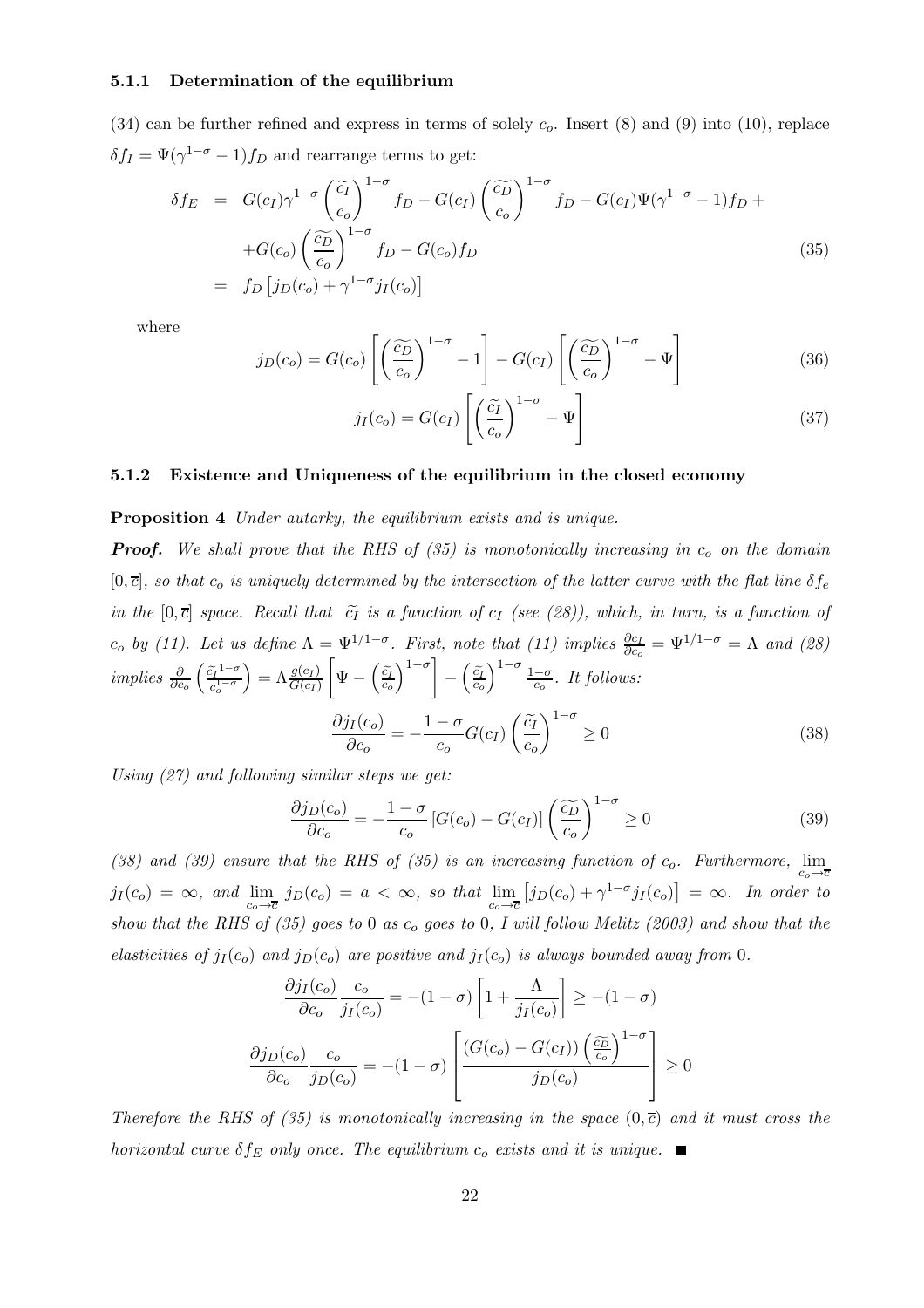Once the unique  $c<sub>o</sub>$  is determined, (25) and (26) can be determined as well as (27) to (29). By (11) follows  $c_I$ , while by (34) follows  $\overline{\pi}$ .

# 5.2 Appendix B - Comparison of our entry cutoff with Melitz's (2003) in the closed economy

**Proposition 5** Let denote  $c_M^*$  as the cutoff level of marginal cost found in Melitz (2003) for the closed economy. Then we have that:

 $c_0 < c_M^*$ 

**Proof.** Since (8) and  $R = L$  are common to both models, the ratio of the entry cost-cutoff is given by:

$$
\frac{c_M^*}{c_0} = \frac{P_M^*}{P}
$$

where

$$
P_M^* = \left( \int_0^{c_I} (p(c))^{1-\sigma} g(c)dc + \int_{c_I}^{c_M^*} (p(c))^{1-\sigma} g(c)dc \right)^{\frac{1}{1-\sigma}}
$$

$$
P = \left( \int_0^{c_I} (\gamma p(c))^{1-\sigma} g(c)dc + \int_{c_I}^{c_I} (p(c))^{1-\sigma} g(c)dc \right)^{\frac{1}{1-\sigma}}
$$

Assume that:

$$
c_0 > c_M^*
$$
  
This implies that :

$$
\int_{0}^{c_I} (p(c))^{1-\sigma} g(c)dc + \int_{c_I}^{c_M^*} (p(c))^{1-\sigma} g(c)dc > \int_{0}^{c_I} (\gamma p(c))^{1-\sigma} g(c)dc + \int_{c_I}^{c_0} (p(c))^{1-\sigma} g(c)dc.
$$

and, rearranging terms, we have:

$$
(1 - \gamma^{1-\sigma}) \int_{0}^{c_I} (p(c))^{1-\sigma} g(c) dc > \int_{c_I}^{c_0} (p(c))^{1-\sigma} g(c) dc. - \int_{c_I}^{c_M^*} (p(c))^{1-\sigma} g(c) dc.
$$
  
which is not possible since,  $\gamma < 1, \sigma > 1, c_0 > c_M^*.$ 

 $Q.E.D \blacksquare$ 

### 5.3 Appendix C - Open economy - selection BW

#### 5.3.1 Aggregation

Cost Distributions and productivity indexes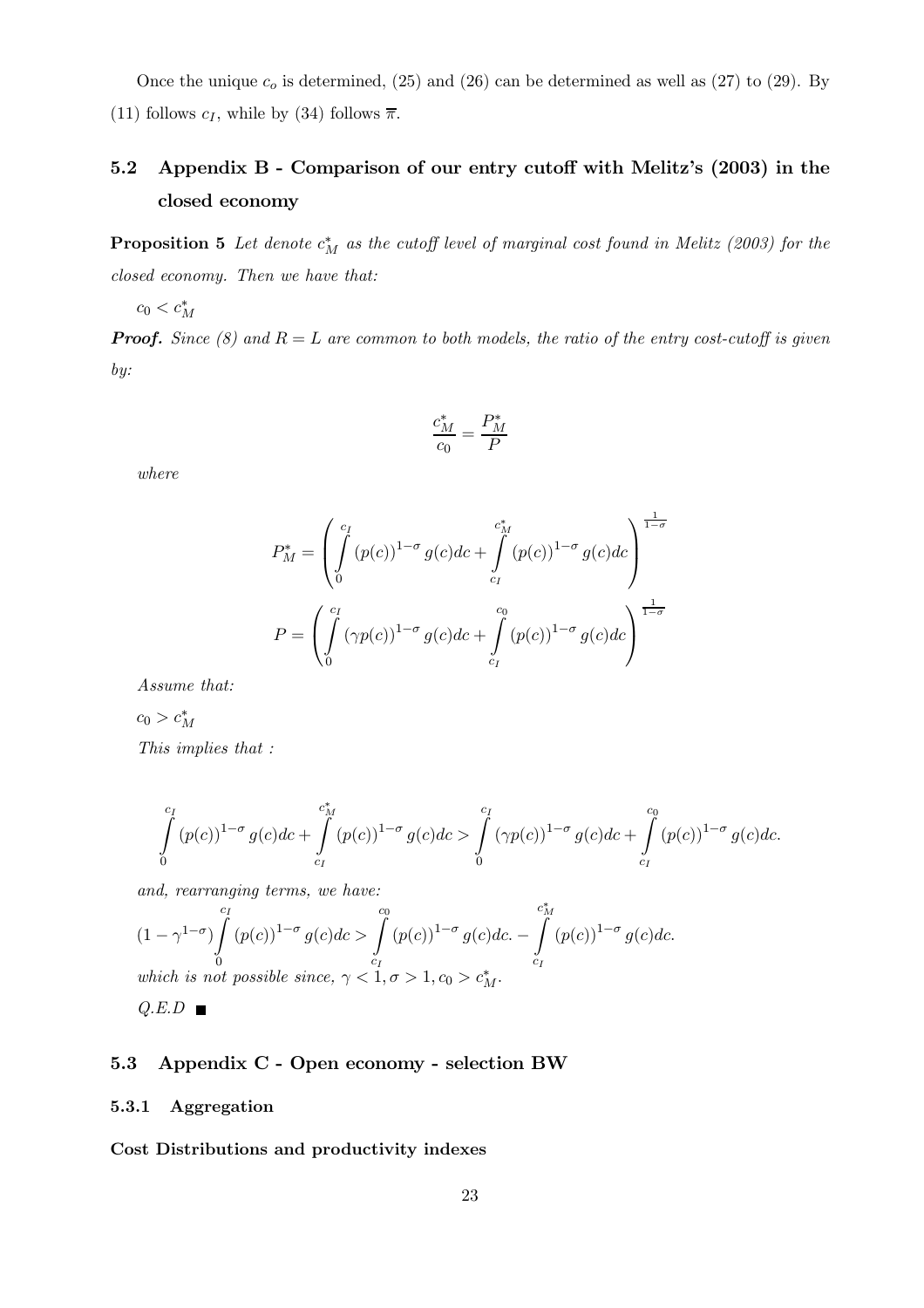Let  $\mu_D(c) = g(c)/[G(c_o)-G(c_X)], \mu_X(c) = g(c)/[G(c_X)-G(c_I)], \mu_{XI}(c) = g(c)/[G(c_I)]$  denote the distribution of cost level in each subgroup prior to innovation. Let  $\widetilde{c_{X}}^{1-\sigma} = \int_{c_I}^{c_X}$  $c_I$  $c^{1-\sigma}\mu_X(c)dc$ and  $M_D \widetilde{\epsilon_D}^{1-\sigma} + M_X \widetilde{\epsilon_X}^{1-\sigma} = M_{NI} \widetilde{\epsilon_{NI}}^{1-\sigma}.$ 

### Aggregate variables

$$
P^{1-\sigma} = \frac{M_T}{\rho^{1-\sigma}} \underbrace{\left\{ \frac{1}{M_T} \left[ M_{NI} \widetilde{c_{NI}}^{1-\sigma} + M_{XI} \gamma^{1-\sigma} \widetilde{c_I}^{1-\sigma} + n\tau^{1-\sigma} (M_X \widetilde{c_X}^{1-\sigma} + M_{XI} \gamma^{1-\sigma} \widetilde{c_I}^{1-\sigma}) \right] \right\}}_{\widetilde{c}^{1-\sigma}}
$$
\n
$$
(40)
$$

where  $\tilde{c}^{1-\sigma}$  is again the weighted average productivity index of the economy. As in the closed economy it can be shown that

$$
R = M\bar{r} = M_T r_D(\tilde{c})
$$

$$
\bar{\pi} = \frac{\overline{r}}{\sigma} - f_D - \frac{G(c_I)}{G(c_o)} \delta f_I - \frac{G(c_X)}{G(c_o)} n \delta f_X.
$$
\n(41)

#### 5.3.2 Existence and Uniqueness of the trading equilibrium

(14) to (16) as well as (19) and (20) allow us to rearrange the FE conveniently as a function of only  $c_o$  and  $c_X$ :

$$
\frac{\delta f_E}{G(c_o)} = \left\{ (1 - p_{rXI}) \left[ \frac{\widetilde{c_N I}}{c_o} \right]^{1 - \sigma} + p_{rXI} \gamma^{1 - \sigma} \left[ \frac{\widetilde{c_I}}{c_o} \right]^{1 - \sigma} - 1 \right\} f_D - \delta f_I p_{rXI} + (42) \n+ \left\{ \frac{p_{rX}}{p_{rEXP}} \left[ \frac{\widetilde{c_X}}{c_X} \right]^{1 - \sigma} + \frac{p_{rXI}}{p_{rEXP}} \gamma^{1 - \sigma} \left[ \frac{\widetilde{c_I}}{c_X} \right]^{1 - \sigma} - 1 \right\} p_{rEXP} \delta f_X \n\delta f_E = \left[ l_{NI}(c_o) + \gamma^{1 - \sigma} l_I(c_o) \right] f_D + \left[ l_{NI}(c_X) + \gamma^{1 - \sigma} l_I(c_X) \right] n \delta f_X
$$
\n(42)

where  $p_{rEXP} = G(c_X)/G(c_0)$  and

$$
l_{NI}(c_o) = G(c_o) \left[ \left[ \frac{\widetilde{c_{NI}}}{c_o} \right]^{1-\sigma} - 1 \right] - G(c_I) \left[ \left[ \frac{\widetilde{c_{NI}}}{c_o} \right]^{1-\sigma} - \Psi^f \right]
$$

$$
l_I(c_o) = G(c_I) \left[ \left[ \frac{\widetilde{c_I}}{c_o} \right]^{1-\sigma} - \Psi^f \right]
$$

$$
l_{NI}(c_X) = G(c_X) \left[ \left[ \frac{\widetilde{c_X}}{c_X} \right]^{1-\sigma} - 1 \right] - G(c_I) \left[ \left[ \frac{\widetilde{c_X}}{c_X} \right]^{1-\sigma} - \Psi^f_X \right]
$$

$$
l_I(c_X) = G(c_I) \left[ \left[ \frac{\widetilde{c_I}}{c_X} \right]^{1-\sigma} - \Psi^f_X \right]
$$

**Proposition 6** Assume  $(17)$  holds. In the open economy, the equilibrium arising under selection BW exists and is unique.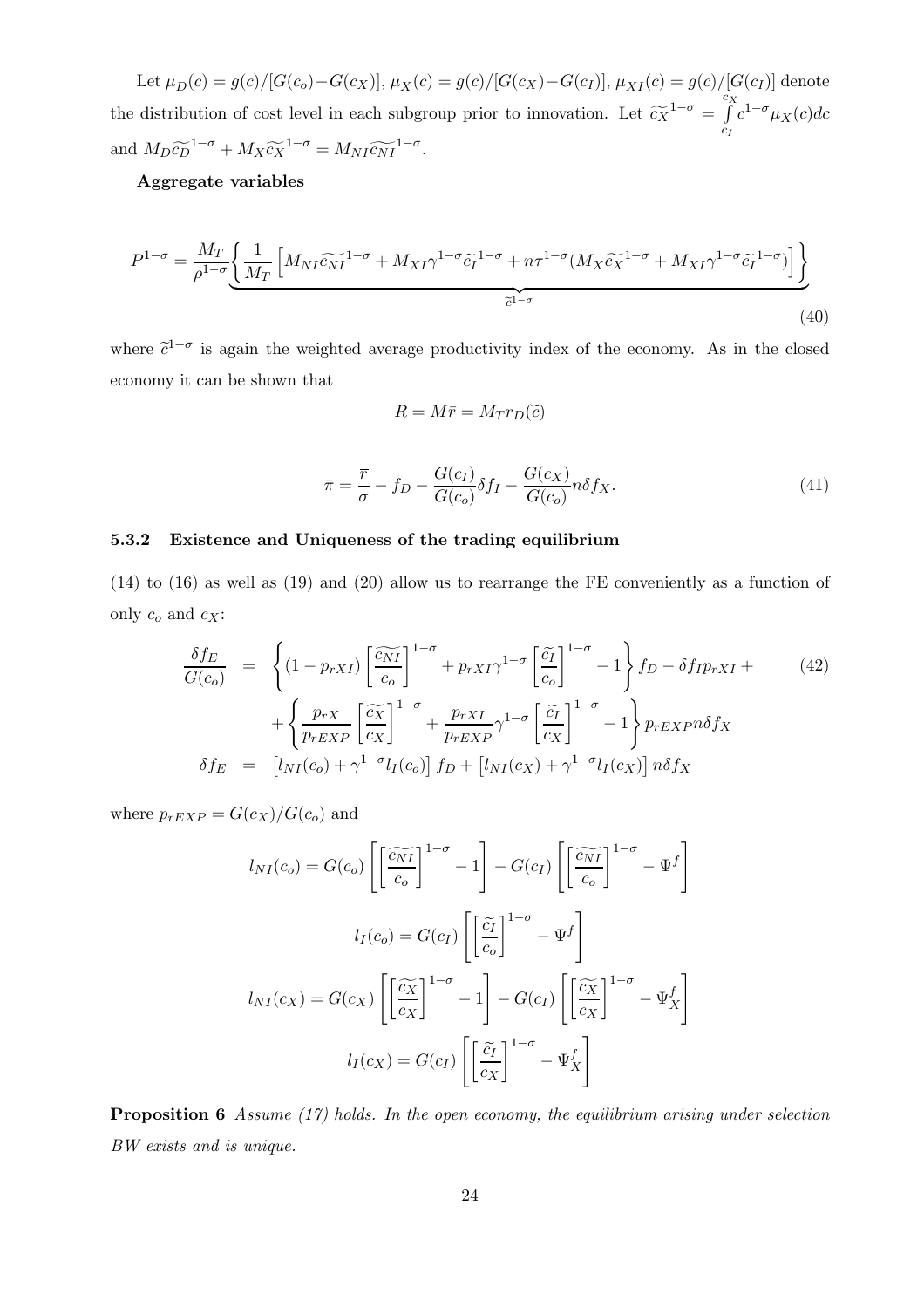**Proof.** We proceed similarly as in the proof for the closed economy and we shall prove that the RHS of (42) is monotonically increasing in  $c_0$  on the interval [0, $\overline{c}$ ]. By (38),  $l_I(c_0)$  is monotonically increasing in  $c_0$  and  $l_I (c_X)$  is monotonically increasing in  $c_X$  from zero to infinity on  $c \in [0, \overline{c}]$ . In turn,  $c_X$  is increasing in  $c_o$  from (21). Similarly by (39),  $l_{NI}(c_o)$  and  $l_{NI}(c_X)$  are monotonically increasing from 0 to infinity respectively in  $c_o$  and  $c_X$  belonging to [0,  $\bar{c}$ ]. Hence, the RHS of (42) is a monotonic increasing function from 0 to  $\infty$  in the [0,  $\bar{c}$ ] space, while the LHS is a flat line. The equilibrium cost-cutoff level  $c_0$  must then be unique.  $\blacksquare$ 

#### 5.3.3 Comparison of the entry cost-cutoff in autarky and in trade

To compare the equilibrium entry cost-cutoff of autarky  $c_o^A$  with the one arising in the BWequilibrium  $c_o^f$ , it is useful to re-arrange (42) in a more convenient way as:

$$
\delta f_E = \left[ j_D(c_o^f) + \gamma^{1-\sigma} j_I(c_o^f) \right] f_D + \Gamma \tag{43}
$$

where

$$
\Gamma = \left\{ \left[ \frac{\widetilde{cX}}{cX} \right]^{1-\sigma} - \frac{G(c_1^f)}{G(c_X)} \left[ \frac{\widetilde{cX}}{c_X} \right]^{1-\sigma} + \gamma^{1-\sigma} \frac{G(c_1^f)}{G(c_X)} \left[ \frac{\widetilde{cI}}{c_X} \right]^{1-\sigma} - 1 \right\} G(c_X) n \delta f_X \ge 0
$$

The first term of the RHS in  $(43)$  is exactly the same as in the closed economy. If  $\Gamma$  were 0,  $(35)$ and (43) would yield the same solution, i.e.  $c_o^f = c_o^A$ . Since  $\Gamma$  is positive the curve representing the RHS of (43) must lie above the curve representing the RHS of (35), implying a lower entry cost-cutoff in the trading equilibrium than in the autarky equilibrium. That is,  $c_o^f \n\leq c_o^A$ .

# 5.3.4 Proposition 1 - In BW, trade increases the proportion of firms performing process-innovation

**Proposition** 1. If (22) and (17) hold, then the innovation cutoff in the open economy is lower than in autarky (i.e  $c_I^f < c_I^A$ ).

**Proof.** Use  $(11)$  and  $(19)$  to get:

$$
\left(\frac{c_1^A}{c_1^f}\right)^k = (1 + n\tau^{1-\sigma})^{\frac{k}{1-\sigma}} \left(\frac{\bar{\pi}^f}{\bar{\pi}^A}\right)
$$

which depends on the ratio of both profits. Using the expressions for  $\mu_D, \mu_X, \mu_{X}$ ,  $p_{rX}, p_{rX}$  we rewrite (18) as:

$$
\bar{\pi}^f = \frac{\delta f_E}{G(c_o^f)}
$$
\n(44)

where  $\bar{\pi}^f$  is (41).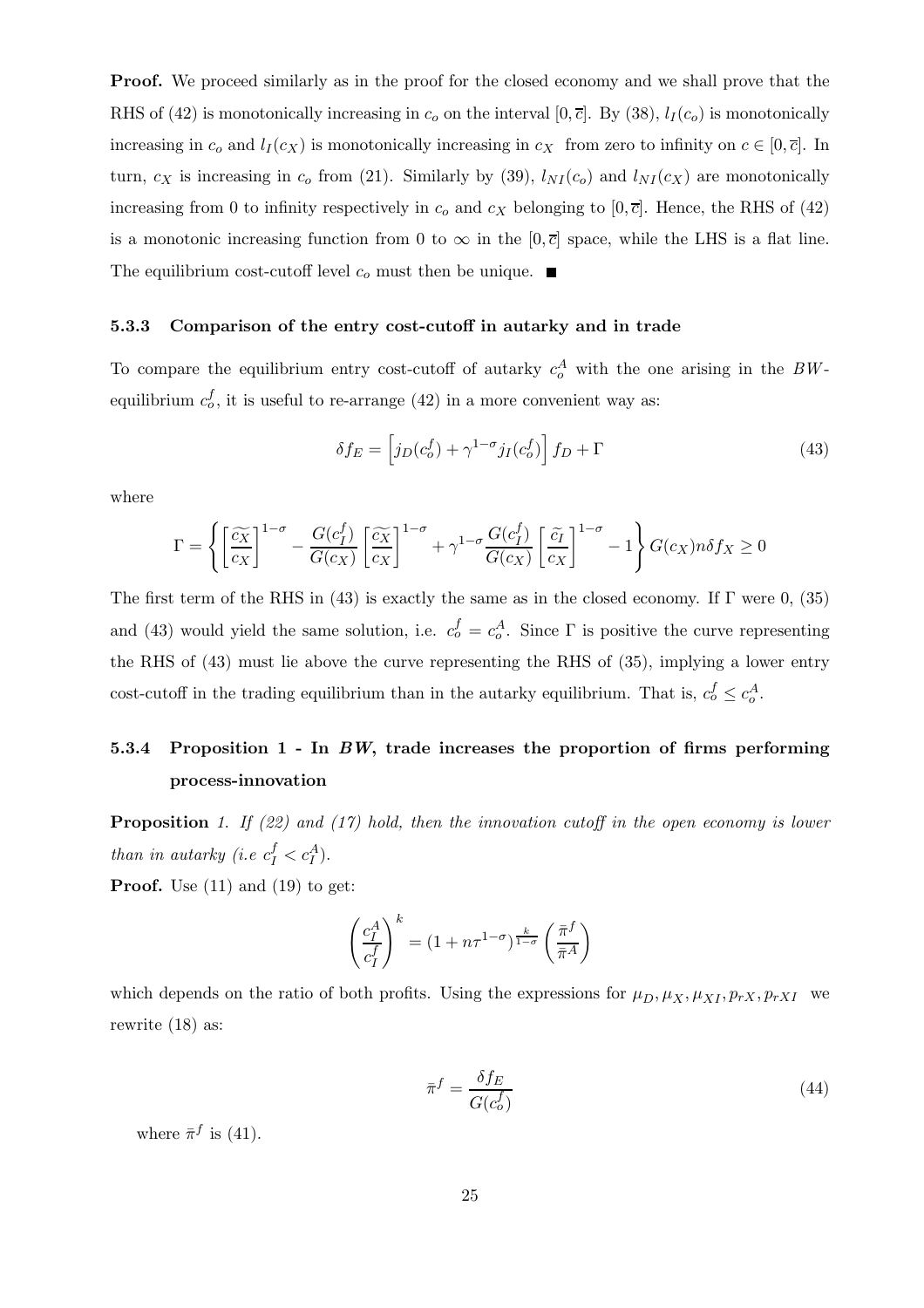Using  $(10)$  and  $(44)$  combined with  $(22)$  we get:

$$
\frac{\bar{\pi}^f}{\bar{\pi}^A} = \left(\frac{c_o^A}{c_o^f}\right)^k
$$

Let us define some useful transformations: i.e.:  $\Lambda = \Psi^{\frac{1}{1-\sigma}}$ ,  $\Lambda^* = \Psi^{\frac{1}{1-\sigma}}$ , and  $\Lambda^* = \alpha\beta$  where:

$$
\alpha = \left(\frac{\tau^{1-\sigma}f_I}{(\gamma^{1-\sigma}-1)(1+n\tau^{1-\sigma})f_X}\right)^{\frac{1}{1-\sigma}}
$$

$$
\beta = \left(\frac{\delta f_X}{f_D}\tau^{\sigma-1}\right)^{\frac{1}{1-\sigma}}
$$
(45)

(42) can then be expressed as a function of the parameters of the model:

$$
\bar{\pi}^f = \left[ \frac{k}{k+1-\sigma} \left[ (1 - \Lambda^{k+1-\sigma}) + \gamma^{1-\sigma} \Lambda^{k+1-\sigma} \right] - 1 \right] f_D - \delta f_I \Lambda^k + \left[ \frac{k}{k+1-\sigma} \left[ (1 - \alpha^{k+1-\sigma}) + \gamma^{1-\sigma} \alpha^{k+1-\sigma} \right] - 1 \right] \beta^k n \delta f_X
$$

Using the definition of  $\Lambda$ , (45) and the fact that  $\Lambda^* = (1 + n\tau^{1-\sigma})^{\frac{1}{\sigma-1}}\Lambda$  and rearranging terms:

$$
\bar{\pi}^f = \left[ \frac{k}{k+1-\sigma} \left[ \Lambda^{1-\sigma} (\gamma^{1-\sigma} - 1) \right] f_D - \delta f_I \right] \Lambda^{*k} + \frac{\sigma - 1}{k+1-\sigma} f_D\n+ \frac{\sigma - 1}{k+1-\sigma} \beta^k n \delta f_X
$$
\n(46)

and expanding (35):

$$
\bar{\pi}^A = \left[ \frac{k}{k+1-\sigma} \left[ \Lambda^{1-\sigma} (\gamma^{1-\sigma} - 1) \right] f_D - \delta f_I \right] \Lambda^k + \frac{\sigma - 1}{k+1-\sigma} f_D
$$

Then,

$$
\left(\frac{c_1^A}{c_1^f}\right)^k = \frac{(1 + n\tau^{1-\sigma})^{\frac{k}{\sigma-1}}A + B + C}{(1 + n\tau^{1-\sigma})^{\frac{k}{\sigma-1}}A + (1 + n\tau^{1-\sigma})^{\frac{k}{\sigma-1}}B}
$$
(47)

where

$$
A = \left[\frac{k}{k+1-\sigma} \left[\Lambda^{1-\sigma}(\gamma^{1-\sigma}-1)\right] f_D - \delta f_I \Lambda^k\right]
$$
\n(48)

$$
B = \frac{\sigma - 1}{k + 1 - \sigma} f_D \tag{49}
$$

$$
C = \frac{\sigma - 1}{k + 1 - \sigma} \beta^k n \delta f_X \tag{50}
$$

We have to show that :

$$
\frac{c_I^A}{c_I^f} < 1 \Rightarrow ((1 + n\tau^{1-\sigma})^{\frac{k}{\sigma - 1}} - 1)B > C
$$

Substituting (49),(50), the inequality becomes:

$$
(1 + n\tau^{1-\sigma})^{\frac{k}{\sigma-1}} > 1 + \left(\frac{\delta f_X}{f_D}\right)^{\frac{k+1-\sigma}{1-\sigma}} \tau^{-k} n
$$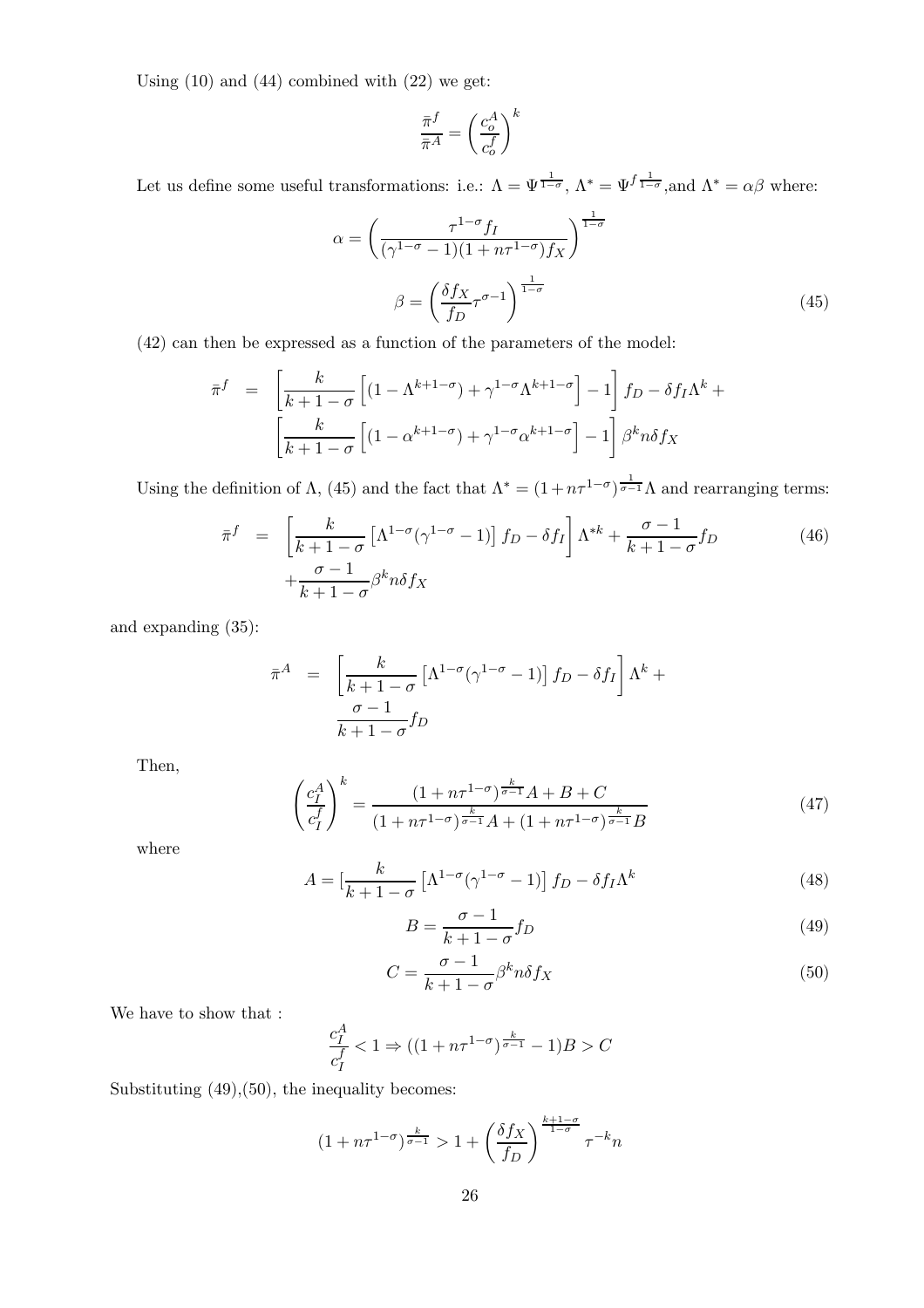To show that this inequality holds true, note that  $\beta < 1$  implies:

$$
\left(\frac{\delta f_X}{f_D}\right)^{\frac{k+1-\sigma}{1-\sigma}}\tau^{-k}n < n\tau^{1-\sigma} \Rightarrow 1 + \left(\frac{\delta f_X}{f_D}\right)^{\frac{k+1-\sigma}{1-\sigma}}\tau^{-k}n < 1 + n\tau^{1-\sigma}
$$

It follows:

$$
(1 + n\tau^{1-\sigma})^{\frac{k}{\sigma-1}} > (1 + n\tau^{1-\sigma}) > 1 + \left(\frac{\delta f_X}{f_D}\right)^{\frac{k+1-\sigma}{1-\sigma}} \tau^{-k} n
$$

since  $k > \sigma - 1$  is assumed.  $\blacksquare$ 

#### 5.3.5 Lemma 2

**Lemma** 2. Assume  $(22)$  and  $(17)$  hold. Trade liberalization will have positive effects in innovation, *i.e.*  $dc_I/d\tau \leq 0$ .

Proof. Combining (19) with (22), we get that:

$$
G(c_I) = \Psi^{f \frac{k}{1-\sigma}} G(c_o^f)
$$

Substitute (44) and the value of  $\Psi^f \frac{k}{1-\sigma}$  into this expression to get:

$$
(G(c_I))^{-1} = f; f = (1 + n\tau^{1-\sigma})^{\frac{k}{1-\sigma}} \bar{\pi}^f \Theta
$$

where  $\Theta$  is a constant independent of  $\tau$ , so that from now on we shall ignore it because it does not affect the derivative. Totally differentiating both sides of this expression w.r.t.  $\tau$ , we obtain the following:

$$
\frac{dc_I}{d\tau} = \frac{\frac{df}{d\tau}}{\frac{d(G(c_I))^{-1}}{dc_I}}
$$

Since the denominator is negative, it is enough to show  $\frac{df}{d\tau} > 0$  for  $\frac{dc_1}{d\tau} < 0$ . Use (46), (48) to (50) and recall  $\Lambda^* = (1 + n\tau^{1-\sigma})^{\frac{1}{\sigma-1}}\Lambda$  to expand f in the following way:

$$
f = A + \frac{B}{(1 + n\tau^{1-\sigma})^{\frac{k}{\sigma-1}}} + \frac{C}{(1 + n\tau^{1-\sigma})^{\frac{k}{\sigma-1}}}
$$

where A, B, C are defined as in (48) to (50) and A is independent of  $\tau$ . Using (45) and (50), it is convenient to express  $C = \lambda \phi^{\frac{k}{\sigma-1}}$ , with  $\phi \equiv \tau^{1-\sigma}$ , so that:

$$
\frac{df}{d\phi} = \frac{\lambda \phi^{\frac{k+1-\sigma}{\sigma-1}} (1+n\phi)^{\frac{k}{\sigma-1}} - (1+n\phi)^{\frac{k+1-\sigma}{\sigma-1}} \phi^{\frac{k}{\sigma-1}} \lambda n - Bn(1+n\phi)^{\frac{k+1-\sigma}{\sigma-1}}}{(1+n\phi)^{\frac{2k}{\sigma-1}}}
$$

Rearranging terms:

$$
\frac{df}{d\phi} = \frac{\left[\lambda \phi^{\frac{k}{\sigma-1}} \frac{1}{\phi(1+n\phi)} - B \frac{n}{1+n\phi}\right]}{(1+n\phi)^{\frac{k}{\sigma-1}}}
$$

Since we are deriving f with respect to  $\phi$  (instead of  $\tau$ ) and  $\sigma > 1$ , the numerator is negative (i.e.  $\frac{df}{d\tau} > 0$ ) iff:

$$
\phi^{\frac{k+1-\sigma}{\sigma-1}} < \frac{B}{\lambda}n
$$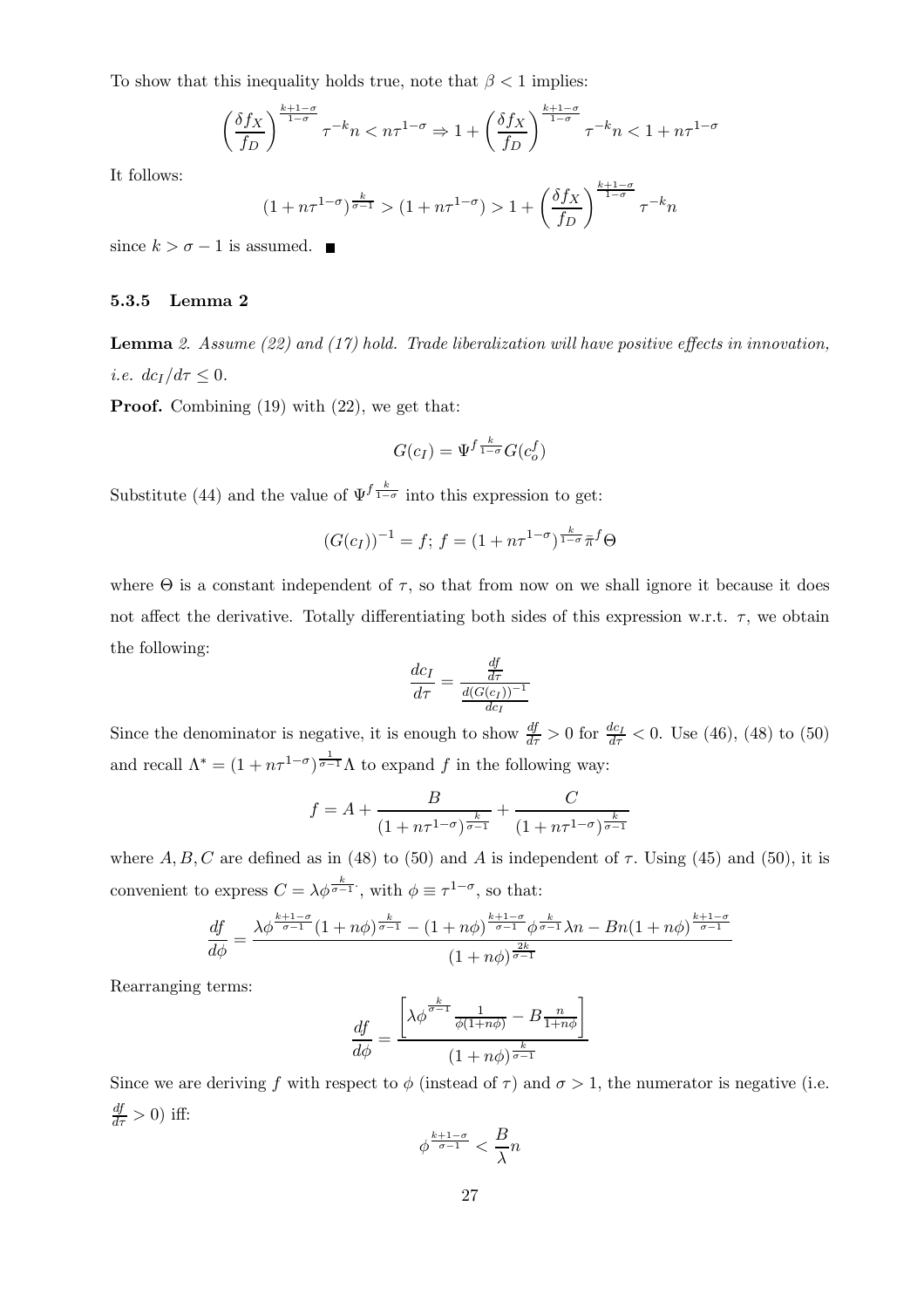and substituting for the values of  $B$  and  $\lambda$ , we get:

$$
\phi = \frac{f_D}{\delta f_X}
$$

and:

$$
\tau \leq \left(\frac{\delta f_X}{f_D}\right)^{\frac{1}{1-\sigma}}
$$

which satisfies our parameter restrictions  $(17)$ .

#### 5.3.6 Lemma 3

**Lemma** 3. Assume (22) holds.  $c_x$  is monotonically decreasing in  $\tau$  and  $f_x$ . Proof. Combining (21) with (22) gives the following equality:

$$
G(c_X) = \beta^k G(c_o)
$$

Substitute (44) and (45) into this expression to get:

$$
(G(c_X))^{-1} = \zeta \tau^k \overline{\pi}^f = g \tag{51}
$$

where  $\zeta = \left(\frac{\delta f_X}{f_D}\right)^{\frac{k}{\sigma-1}}$  is constant with respect to tariffs.

Proceeding similarly to the proof above, we take the total differential of both sides of  $(51)$ w.r.t.  $\tau$ , so that the response of the exporting cost cutoff to changes in the transportation costs is given by:

$$
\frac{dc_X}{d\tau} = \frac{\frac{dg}{d\tau}}{\frac{d(G(c_X))^{-1}}{dc_X}}
$$

Since the denominator is negative, we need to prove  $\frac{dg}{d\tau} > 0$  for  $\frac{dc_X}{d\tau} < 0$ . Substituting  $(46),(48),(49),(50)$  into  $(51), g$  is a function given by:

$$
g = \zeta \tau^k (1 + n\tau^{1-\sigma})^{\frac{k}{\sigma-1}} A + \zeta \tau^k B + \zeta \tau^k C
$$

or, substituting for the value of  $C$ ,  $g$  can be conveniently expanded as:

$$
g = \zeta(\tau^{k(\sigma-1)} + n\tau^{(k-1)(\sigma-1)})^{\frac{k}{\sigma-1}}A + \zeta\tau^kB + \Phi
$$

where  $\Phi = \frac{(\sigma - 1)n}{k+1-\sigma} (\delta f_X)$ . It follows  $\frac{dg}{d\tau} > 0$ .

To prove that  $dc_X/df_X \leq 0$  we totally differentiate both sides of (51) w.r.t.  $f_X$  and obtain the following:

$$
\frac{dc_X}{df_X} = \frac{\frac{dg}{df_X}}{\frac{d(G(c_X))^{-1}}{dc_X}}
$$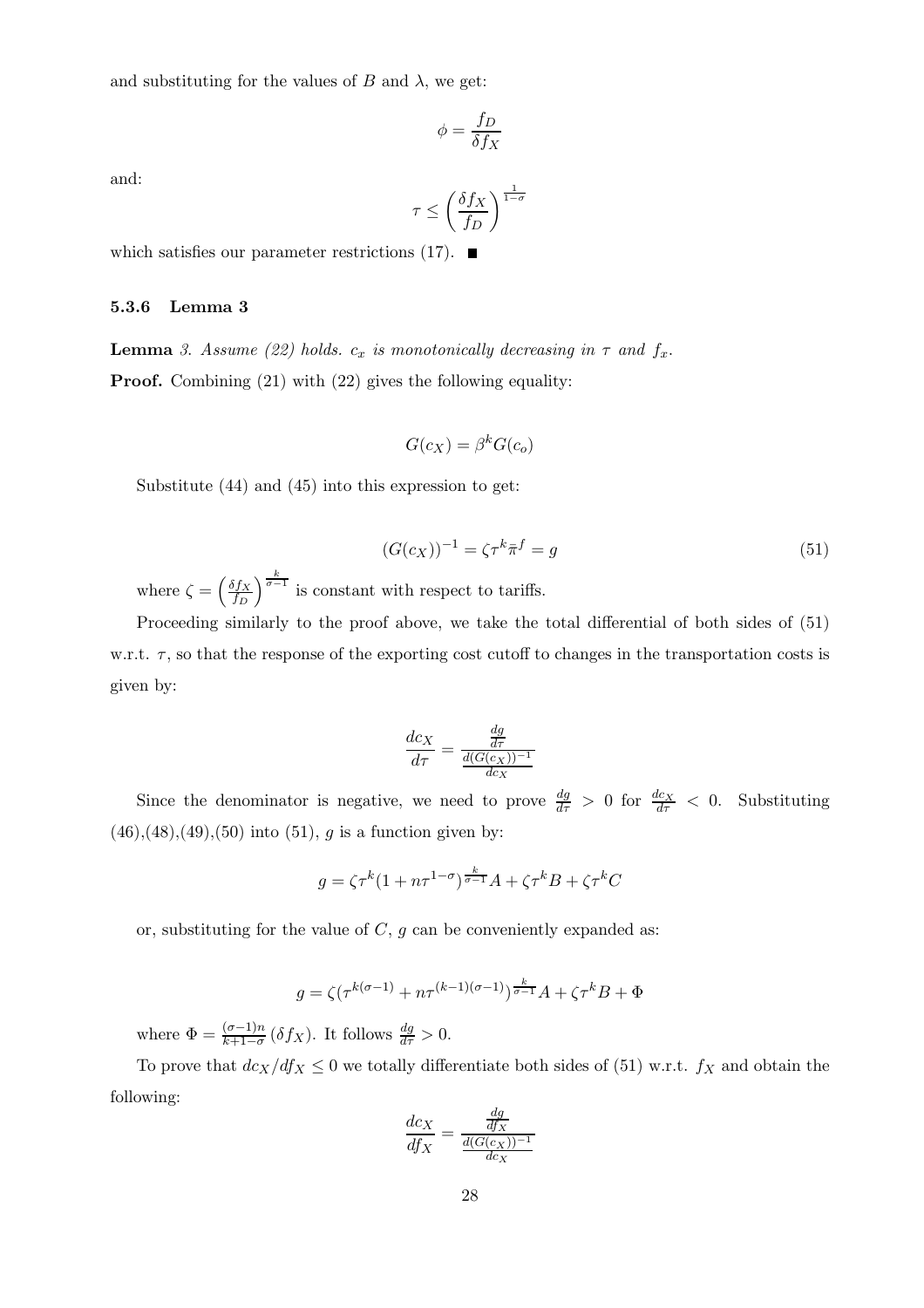Note that  $\frac{dg}{df_X} > 0$  as  $\frac{d\zeta}{df_X} > 0$ ,  $\frac{d\omega}{df_X} > 0$  and A, B are independent of  $f_X$ . Recalling that the denominator is negative, it follows that  $\frac{dc_X}{df_X} \leq 0$  - Q.E.D.

# References

- [1] Alvarez, Roberto and Lopez, Ricardo. (2005). Exporting and Performance: Evidence from Chilean Plants. Canadian Journal of Economics 38(4): 1384-1400.
- [2] Atkeson, Andrew and Burstein, Ariel. (2007). Innovation, Firm Dynamics, and International Trade. NBER Working Paper 13326.
- [3] Baldwin, J.R. (1995). The Dynamics of Industrial Competition. Cambridge: University Press.
- [4] Baldwin, John R. and Gu, Wulong. (2003). Participation on Export Markets and Productivity Performance in Canadian Manufacturing. Canadian Journal of Economics, 36(3): 634-657.
- [5] Baldwin, John R. and Gu, Wulong. (2004). Innovation, Survival and Performance of Canadian Manufacturing Plants. Analytical Studies Research Paper Series 11F0027MIE Analytical Studies Branch Ottawa: Statistics Canada.
- [6] Baldwin, Richard, and Nicoud, Frédéric, R. (2006). Trade and Growth with Heterogenous Firms. Journal of International Economics (forthcoming).
- [7] Bartelsman, Eric J., Haltiwanger, John and Scarpetta, Stefano. (2004). Microeconomic Evidence of Creative Destruction in Industrial and Developing Countries. Tinbergen Institute Discussion Paper 114/3.
- [8] Bartelsman, Eric and Doms, Mark. (2000). Understanding Productivity: Lessons from Longitudinal Microdata. Journal of Economic Literature: 38(3), 569-594.
- [9] Bernard, Andrew, Eaton Janathan, Jensen, Bradford and Kortum, Samuel. (2003). Plants and Productivity in International Trade. American Economic Review 93(4): 1268-1290.
- [10] Bernard, Andrew, Jensen, Bradford J. and Schott, Peter K. (2006). Trade costs, firms and productivity. Journal of Monetary Economics 53: 917-937.
- [11] Bernard, Andrew, Redding, Stephen J. and Schott, Peter K. (2006). Multi-Product Firms and Trade Liberalization. NBER Working Paper No. 12782.
- [12] Bernard, Andrew. (2006). Firms in International Trade. NBER Reporter: Research Summary Fall 2006.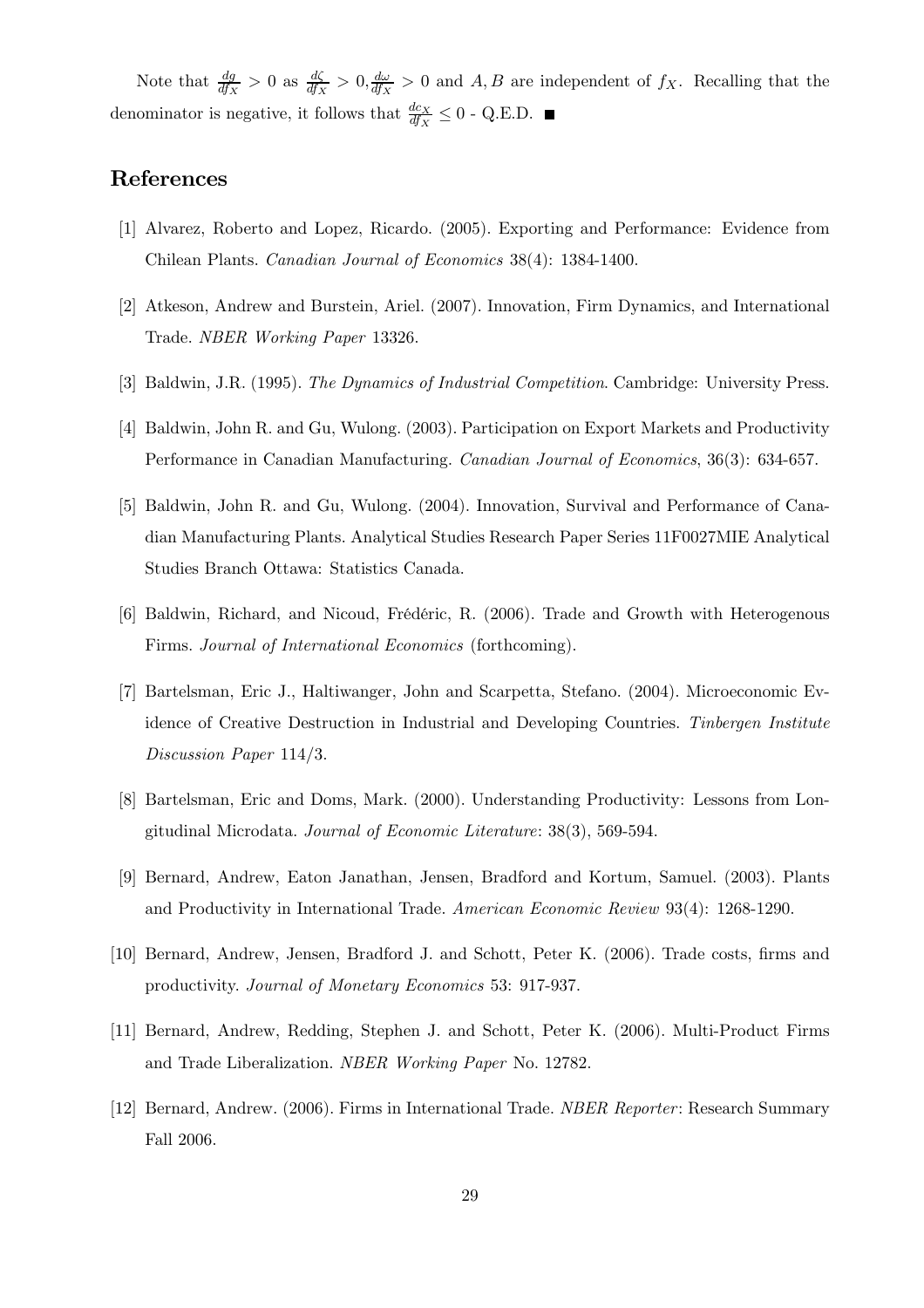- [13] Bikson, Tora K., Don Mankin, Barbara A. Gutek. (1987). Implementing Computerized Procedures on Office Settings: Influences and Outcome. Rand Report.
- [14] Blundell, R.W., Griffith, R. and Van Reenen, J. (1995). Dynamic Count Data Models of Technological Innovation. The Economic Journal: 105, 333-344.
- [15] Bustos, Paula. (2005). The Impact of Trade on Technology and Skill Upgrading Evidence from Argentina. Mimeo, CREI - Universitat Pompeu Fabra.
- [16] Cohen, Wesley and Klepper, Steven. (1996a). Firm Size and the Nature of Innovation within Industries: The case of Process and Product R&D. Review of Economics and Statistics: 78, 232-243.
- [17] Cohen, Wesley and Klepper, Steven. (1996b). A reprise of size and R&D. Economic Journal: 106, 925-951.
- [18] Comin, Diego and Hobijin, Bart. (2007). Implementing Technology. Mimeo, New York University.
- [19] Costantini, James, and Melitz, Marc. (2007). The Dynamics of Firm-Level Adjustment to Trade Liberalization, mimeo.
- [20] De Loecker, J. (2006). Do Exports Generate Higher Productivity? Evidence from Slovenia. mimeo, New York University
- [21] Delgado, Miguel A., Farinas Jose C., and Ruano, Sonia. (2002). Firm productivity and export markets: a non-parametric approach. Journal of International Economics 57: 397—422
- [22] Ewers, Hans-Jurgen, Becker, Carsten and Fritsch Michael. (1990). The Nature of Employment Effects of New Technology in Egon Matzner and Michael Wagner (eds.), The Employment Impact of New Technology - The Case of West Germany. Aldershot 1990: Avebury/Gower, 23-41.
- [23] Feenstra, Robert C. (2004). Advanced International Trade: Theory and Evidence. Princeton University Press.
- [24] Fritsch, Michael and Meschede, Monika. (1998). Product Innovation, process innovation and size. Freiberg Working Papers. Freiberger Arbeitspapier. 98/13.
- [25] Fryges, Helmut and Wagner, Joachim. (2007). Exports and Productivity Growth. First Evidence from a Continous Treatment Approach. University of Luenemburg Working Paper No. 49.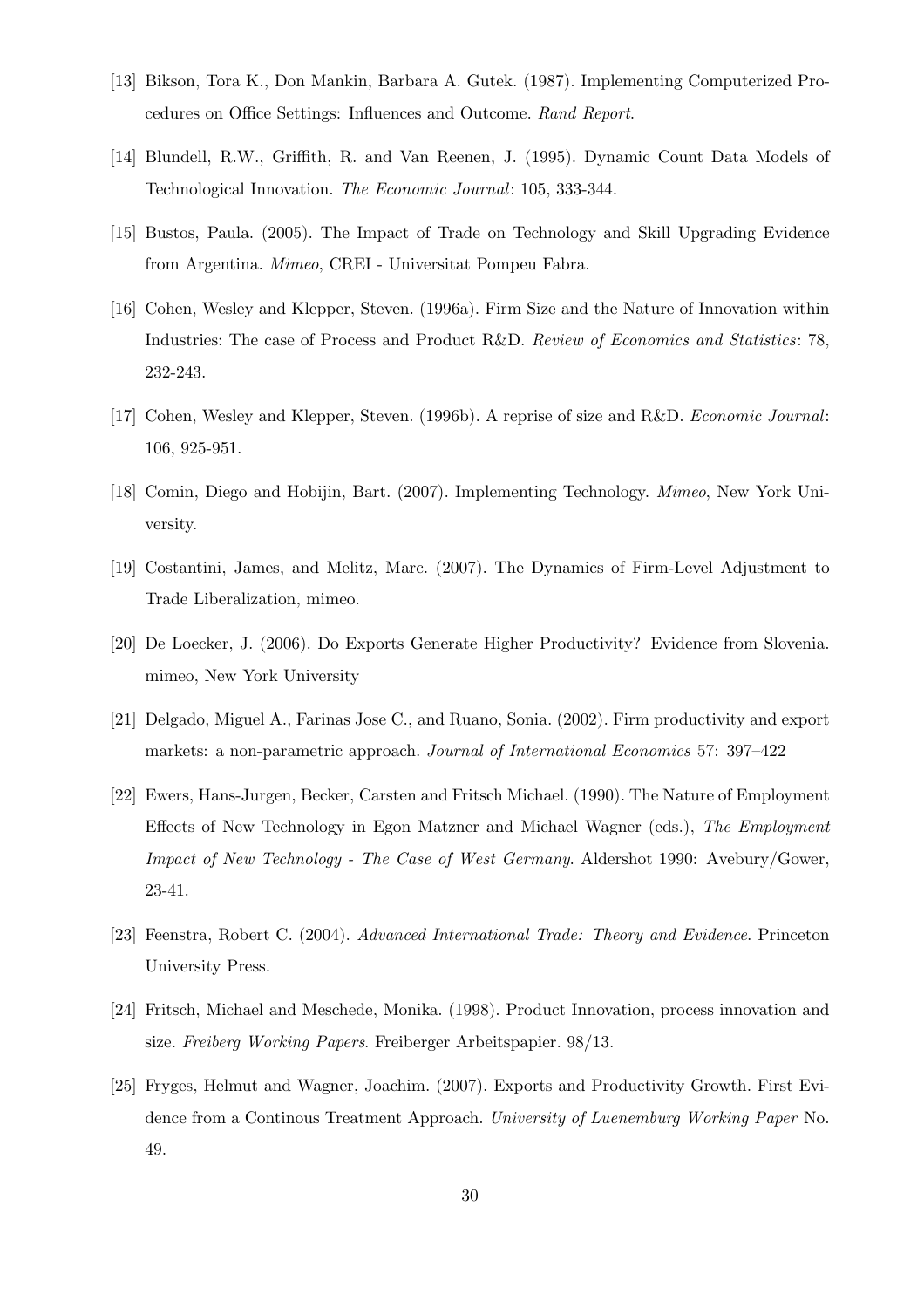- [26] Foster, Lucia, Haltiwanger, John and Krizan C. J. (2001). Aggregate Productivity Growth: Lessons from Microeconomic Evidence. In: Edward Dean, Michael Harper and Charles Hulten (eds). New Developments in Productivity Analysis. Chicago: University of Chicago Press.
- [27] Helpman, Elhanan, Melitz, Marc J., Yeaple, Stephen R. (2004). Export versus FDI with heterogenous firms. American Economic Review, 94(1): 300-316.
- [28] Girma, Sourafel, Greenaway, David and Kneller, Richard. (2004). Does Exporting Increase Productivity? A Microeconometric Analysis of Matched Firms. Review of International Economics, 12(5): 855–866.
- [29] Gustafsson, Peter and Segerstrom, Paul. (2006). Trade liberalization and productivity growth. Mimeo Stockholm School of Economics.
- [30] Long, Ngo Van, Raff, Horst and Stähler, Frank. (2007). The Effects of Trade Liberalization on Productivity and Welfare: The Role of Firm Heterogeneity, R&D and Market Structure. Mimeo (University of Kiel)
- [31] Martinez-Ros, Ester. (1998). Explaining the decisions to carry out product and process innovations: the Spanish case. WP 98-98. Business Economics Series 22. Universidad Carlos III de Madrid.
- [32] Melitz, Marc J. (2003). The Impact of Trade on Intra-Industry Reallocations and Aggreate Industry Productivity. Econometrica, 71: 1695-1725.
- [33] OECD. (1992). OECD Proposed Guidelines for Collecting and Interpreting Technological Innovation Data. Paris: OECD (General Distribution  $(92)26$ ).
- [34] Melitz, Marc and Ottaviano, Gianmarco. (2005). Market Size, Trade, and Productivity. Mimeo, Harvard University
- [35] Parisi, Maria Laura, Schiantarelli, Fabio and Sembenelli, Alessandro. (2006). Productivity, Innovation and R&D: Micro Evidence for Italy. European Economic Review 8
- [36] Reinganum, J. (1989). The timing of innovation. In Schmalensee and Willig (eds), The Handbook of Industrial Organization, Vol. I.
- [37] Topalova, Petia. (2004). Trade Liberalization and Firm Productivity: The Case of India. IMF Working Paper WP/04/28.
- [38] Trefler, Daniel. (2004). The Long and Short of the Canada-U.S. Free Trade Agreement. American Economic Review, 94(4): 870-895.